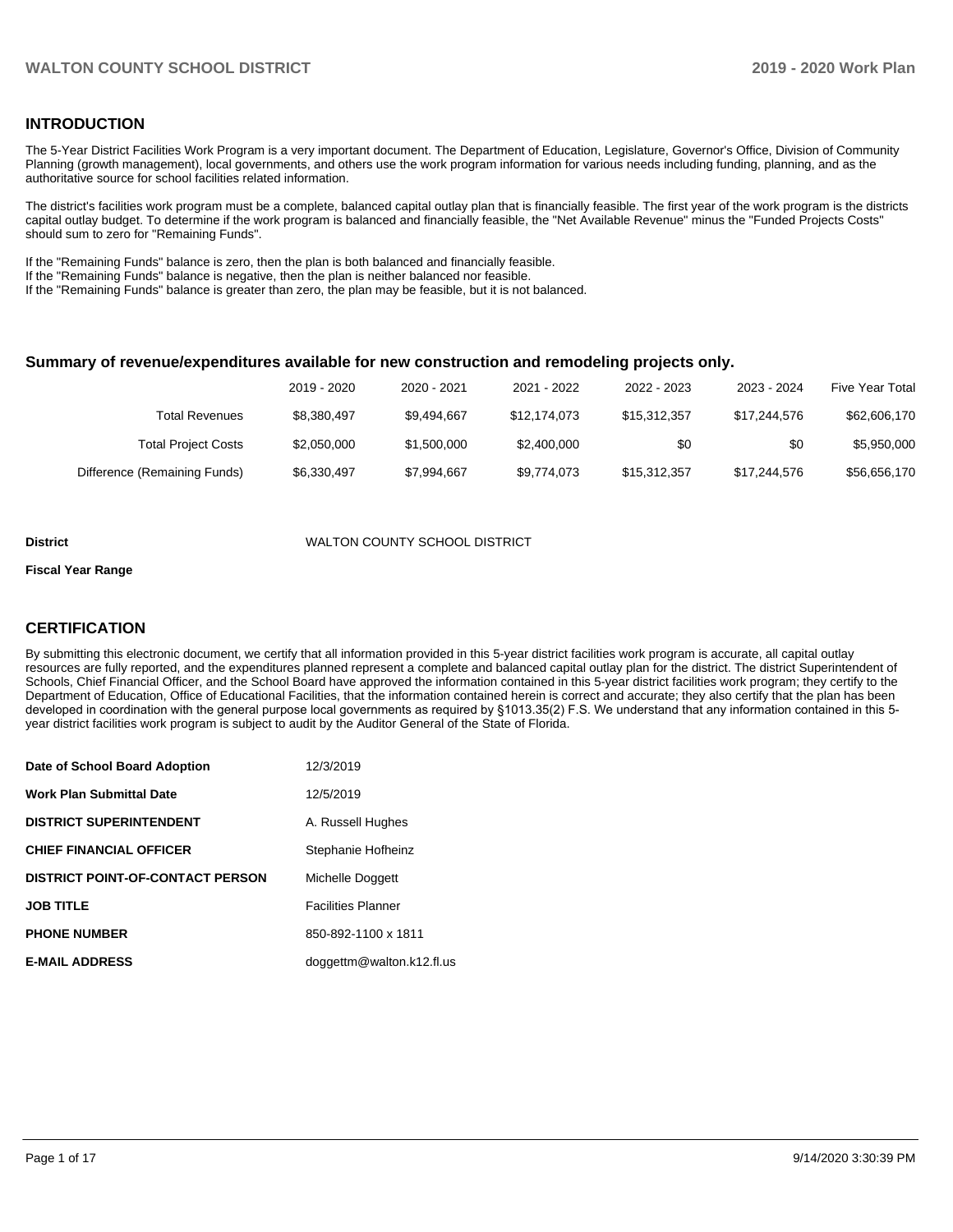# **Expenditures**

#### **Expenditure for Maintenance, Repair and Renovation from 1.50-Mills and PECO**

Annually, prior to the adoption of the district school budget, each school board must prepare a tentative district facilities work program that includes a schedule of major repair and renovation projects necessary to maintain the educational and ancillary facilities of the district.

|                | Item                                                                                                                                                                                                                                                                                                                                                                                                                                                                                | 2019 - 2020<br><b>Actual Budget</b> | $2020 - 2021$<br>Projected | 2021 - 2022<br>Projected | 2022 - 2023<br>Projected | 2023 - 2024<br>Projected | <b>Total</b> |
|----------------|-------------------------------------------------------------------------------------------------------------------------------------------------------------------------------------------------------------------------------------------------------------------------------------------------------------------------------------------------------------------------------------------------------------------------------------------------------------------------------------|-------------------------------------|----------------------------|--------------------------|--------------------------|--------------------------|--------------|
| <b>HVAC</b>    |                                                                                                                                                                                                                                                                                                                                                                                                                                                                                     | \$150,000                           | \$150,000                  | \$150,000                | \$150,000                | \$150,000                | \$750,000    |
| Locations:     | BAY ELEMENTARY SCHOOL, Emerald Coast Middle School (New), FREEPORT ELEMENTARY, FREEPORT MIDDLE, FREEPORT SENIOR<br>HIGH, MAUDE SAUNDERS ELEMENTARY, MOSSY HEAD SCHOOL, PAXTON SENIOR HIGH, SOUTH WALTON HIGH SCHOOL, TIVOLI<br>ADMINISTRATIVE CENTER, TRANSPORTATION, MAINTENANCE, & WAREHOUSE, VAN R BUTLER ELEMENTARY, WALTON CAREER<br>DEVELOPMENT CENTER, WALTON COUNTY SENIOR (NEW), Walton Institute for Student Education, WALTON MIDDLE, WEST<br>DEFUNIAK ELEMENTARY        |                                     |                            |                          |                          |                          |              |
| Flooring       |                                                                                                                                                                                                                                                                                                                                                                                                                                                                                     | \$50,000                            | \$50,000                   | \$50.000                 | \$50,000                 | \$50,000                 | \$250,000    |
| Locations:     | BAY ELEMENTARY SCHOOL, Emerald Coast Middle School (New), FREEPORT ELEMENTARY, FREEPORT MIDDLE, FREEPORT SENIOR<br>HIGH, MAUDE SAUNDERS ELEMENTARY, MOSSY HEAD SCHOOL, PAXTON SENIOR HIGH, SOUTH WALTON HIGH SCHOOL, TIVOLI<br>ADMINISTRATIVE CENTER. TRANSPORTATION. MAINTENANCE. & WAREHOUSE. VAN R BUTLER ELEMENTARY. WALTON CAREER<br>DEVELOPMENT CENTER, WALTON COUNTY SENIOR (NEW), Walton Institute for Student Education, WALTON MIDDLE, WEST<br>DEFUNIAK ELEMENTARY        |                                     |                            |                          |                          |                          |              |
| Roofing        |                                                                                                                                                                                                                                                                                                                                                                                                                                                                                     | \$50,000                            | \$50,000                   | \$50,000                 | \$50,000                 | \$50,000                 | \$250,000    |
| Locations:     | BAY ELEMENTARY SCHOOL, FREEPORT ELEMENTARY, FREEPORT MIDDLE, FREEPORT SENIOR HIGH, MAUDE SAUNDERS<br>ELEMENTARY, PAXTON SENIOR HIGH, SOUTH WALTON HIGH SCHOOL, TIVOLI ADMINISTRATIVE CENTER, TRANSPORTATION,<br>MAINTENANCE, & WAREHOUSE, VAN R BUTLER ELEMENTARY, WALTON CAREER DEVELOPMENT CENTER, WALTON COUNTY<br>SENIOR (NEW), Walton Institute for Student Education, WEST DEFUNIAK ELEMENTARY                                                                                |                                     |                            |                          |                          |                          |              |
| Safety to Life |                                                                                                                                                                                                                                                                                                                                                                                                                                                                                     | \$60,000                            | \$60,000                   | \$60,000                 | \$60,000                 | \$60,000                 | \$300,000    |
| Locations:     | BAY ELEMENTARY SCHOOL, Emerald Coast Middle School (New), FREEPORT ELEMENTARY, FREEPORT MIDDLE, FREEPORT SENIOR<br>HIGH, MAUDE SAUNDERS ELEMENTARY, MOSSY HEAD SCHOOL, PAXTON SENIOR HIGH, SOUTH WALTON HIGH SCHOOL, TIVOLI<br>ADMINISTRATIVE CENTER, TRANSPORTATION, MAINTENANCE, & WAREHOUSE, VAN R BUTLER ELEMENTARY, WALTON CAREER<br>DEVELOPMENT CENTER, WALTON COUNTY SENIOR (NEW), Walton Institute for Student Education, WALTON MIDDLE, WEST<br>DEFUNIAK ELEMENTARY        |                                     |                            |                          |                          |                          |              |
| Fencing        |                                                                                                                                                                                                                                                                                                                                                                                                                                                                                     | \$20,000                            | \$20,000                   | \$20,000                 | \$20,000                 | \$20,000                 | \$100,000    |
| Locations:     | BAY ELEMENTARY SCHOOL, Emerald Coast Middle School (New), FREEPORT ELEMENTARY, FREEPORT MIDDLE, FREEPORT SENIOR<br>HIGH, MAUDE SAUNDERS ELEMENTARY, MOSSY HEAD SCHOOL, PAXTON SENIOR HIGH, SOUTH WALTON HIGH SCHOOL, TIVOLI<br>ADMINISTRATIVE CENTER, TRANSPORTATION, MAINTENANCE, & WAREHOUSE, VAN R BUTLER ELEMENTARY, WALTON CAREER<br>DEVELOPMENT CENTER, WALTON COUNTY SENIOR (NEW), Walton Institute for Student Education, WALTON MIDDLE, WEST<br>DEFUNIAK ELEMENTARY        |                                     |                            |                          |                          |                          |              |
| Parking        |                                                                                                                                                                                                                                                                                                                                                                                                                                                                                     | \$40,000                            | \$40,000                   | \$50,000                 | \$50,000                 | \$50,000                 | \$230,000    |
| Locations:     | BAY ELEMENTARY SCHOOL, Emerald Coast Middle School (New), FREEPORT ELEMENTARY, FREEPORT MIDDLE, FREEPORT SENIOR<br>HIGH, MAUDE SAUNDERS ELEMENTARY, MOSSY HEAD SCHOOL, PAXTON SENIOR HIGH, SOUTH WALTON HIGH SCHOOL, TIVOLI<br>ADMINISTRATIVE CENTER, TRANSPORTATION, MAINTENANCE, & WAREHOUSE, VAN R BUTLER ELEMENTARY, WALTON CAREER<br>DEVELOPMENT CENTER, WALTON COUNTY SENIOR (NEW), Walton Institute for Student Education, WALTON MIDDLE, WEST<br>DEFUNIAK ELEMENTARY        |                                     |                            |                          |                          |                          |              |
| Electrical     |                                                                                                                                                                                                                                                                                                                                                                                                                                                                                     | \$60,000                            | \$60,000                   | \$60,000                 | \$60,000                 | \$60,000                 | \$300,000    |
| Locations:     | BAY ELEMENTARY SCHOOL, Emerald Coast Middle School (New), FREEPORT ELEMENTARY, FREEPORT MIDDLE, FREEPORT SENIOR<br>HIGH, MAUDE SAUNDERS ELEMENTARY, MOSSY HEAD SCHOOL, PAXTON SENIOR HIGH, SOUTH WALTON HIGH SCHOOL, TIVOLI<br>ADMINISTRATIVE CENTER, TRANSPORTATION, MAINTENANCE, & WAREHOUSE, VAN R BUTLER ELEMENTARY, WALTON CAREER<br>DEVELOPMENT CENTER, WALTON COUNTY SENIOR (NEW), Walton Institute for Student Education, WALTON MIDDLE, WEST<br><b>DEFUNIAK ELEMENTARY</b> |                                     |                            |                          |                          |                          |              |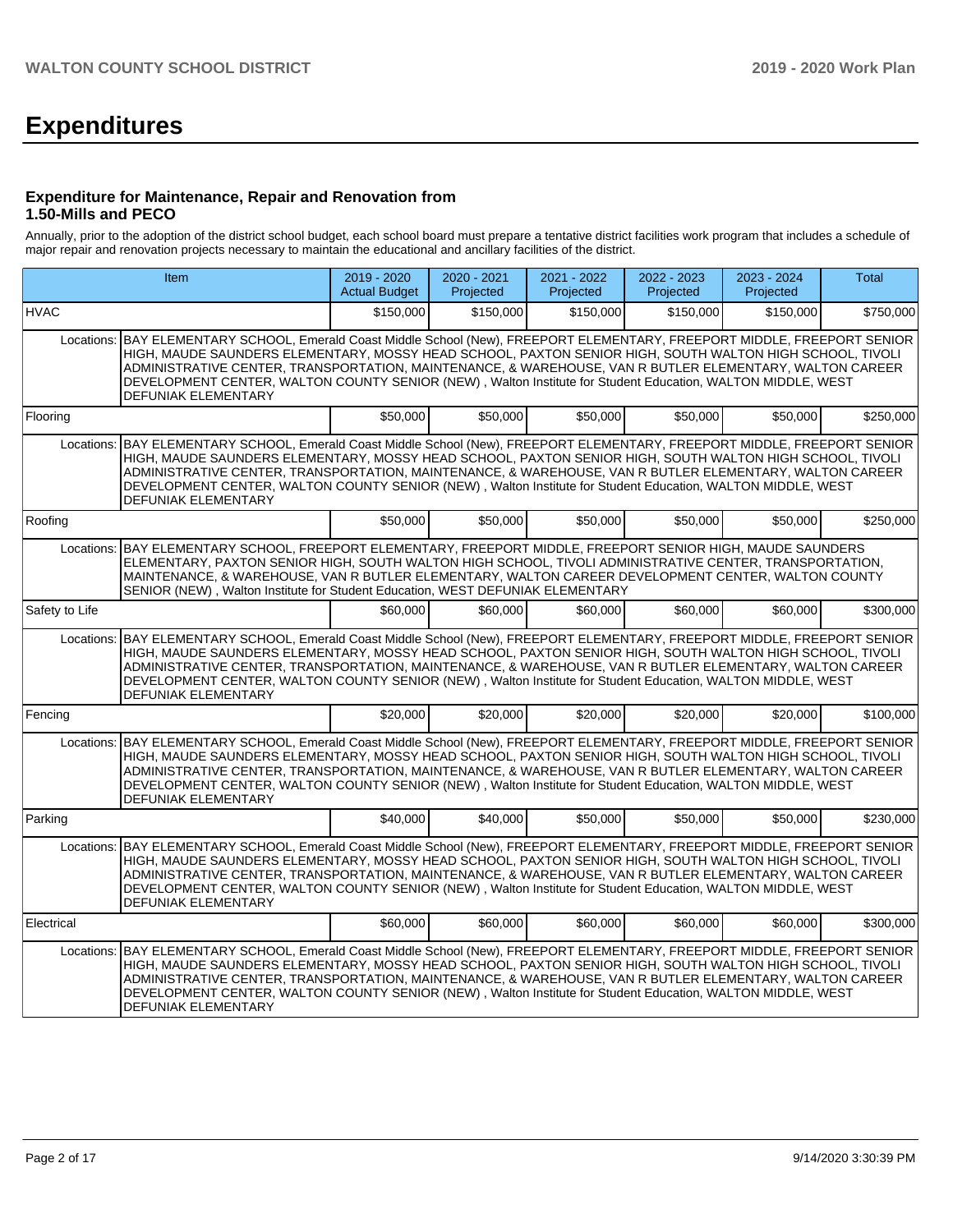| Fire Alarm                                                                                                                                                                                                                                                                                                                                                                                                                                                                                        | \$20,000  | \$25,000  | \$25,000  | \$25,000  | \$25,000  | \$120,000   |  |  |  |  |
|---------------------------------------------------------------------------------------------------------------------------------------------------------------------------------------------------------------------------------------------------------------------------------------------------------------------------------------------------------------------------------------------------------------------------------------------------------------------------------------------------|-----------|-----------|-----------|-----------|-----------|-------------|--|--|--|--|
| BAY ELEMENTARY SCHOOL, Emerald Coast Middle School (New), FREEPORT ELEMENTARY, FREEPORT MIDDLE, FREEPORT SENIOR<br>Locations:<br>HIGH, MAUDE SAUNDERS ELEMENTARY, MOSSY HEAD SCHOOL, PAXTON SENIOR HIGH, SOUTH WALTON HIGH SCHOOL, TIVOLI<br>ADMINISTRATIVE CENTER, TRANSPORTATION, MAINTENANCE, & WAREHOUSE, VAN R BUTLER ELEMENTARY, WALTON CAREER<br>DEVELOPMENT CENTER, WALTON COUNTY SENIOR (NEW), Walton Institute for Student Education, WALTON MIDDLE, WEST<br><b>DEFUNIAK ELEMENTARY</b> |           |           |           |           |           |             |  |  |  |  |
| Telephone/Intercom System                                                                                                                                                                                                                                                                                                                                                                                                                                                                         | \$10,000  | \$10,000  | \$15,000  | \$15,000  | \$15,000  | \$65,000    |  |  |  |  |
| Locations: BAY ELEMENTARY SCHOOL, Emerald Coast Middle School (New), FREEPORT ELEMENTARY, FREEPORT MIDDLE, FREEPORT SENIOR<br>HIGH, MAUDE SAUNDERS ELEMENTARY, MOSSY HEAD SCHOOL, PAXTON SENIOR HIGH, SOUTH WALTON HIGH SCHOOL, TIVOLI<br>ADMINISTRATIVE CENTER, VAN R BUTLER ELEMENTARY, WALTON CAREER DEVELOPMENT CENTER, WALTON COUNTY SENIOR<br>(NEW), Walton Institute for Student Education, WALTON MIDDLE, WEST DEFUNIAK ELEMENTARY                                                        |           |           |           |           |           |             |  |  |  |  |
| Closed Circuit Television                                                                                                                                                                                                                                                                                                                                                                                                                                                                         | \$0       | \$0       | \$0       | \$0       | \$0       | \$0         |  |  |  |  |
| Locations: No Locations for this expenditure.                                                                                                                                                                                                                                                                                                                                                                                                                                                     |           |           |           |           |           |             |  |  |  |  |
| Paint                                                                                                                                                                                                                                                                                                                                                                                                                                                                                             | \$20,000  | \$20,000  | \$20,000  | \$20,000  | \$20,000  | \$100,000   |  |  |  |  |
| BAY ELEMENTARY SCHOOL, Emerald Coast Middle School (New), FREEPORT ELEMENTARY, FREEPORT MIDDLE, FREEPORT SENIOR<br>Locations:<br>HIGH, MAUDE SAUNDERS ELEMENTARY, MOSSY HEAD SCHOOL, PAXTON SENIOR HIGH, SOUTH WALTON HIGH SCHOOL, TIVOLI<br>ADMINISTRATIVE CENTER, TRANSPORTATION, MAINTENANCE, & WAREHOUSE, VAN R BUTLER ELEMENTARY, WALTON CAREER<br>DEVELOPMENT CENTER, WALTON COUNTY SENIOR (NEW), Walton Institute for Student Education, WALTON MIDDLE, WEST<br><b>DEFUNIAK ELEMENTARY</b> |           |           |           |           |           |             |  |  |  |  |
| Maintenance/Repair                                                                                                                                                                                                                                                                                                                                                                                                                                                                                | \$370,000 | \$370,000 | \$400,000 | \$400.000 | \$400,000 | \$1,940,000 |  |  |  |  |
| Locations: BAY ELEMENTARY SCHOOL, Emerald Coast Middle School (New), FREEPORT ELEMENTARY, FREEPORT MIDDLE, FREEPORT SENIOR<br>HIGH, MAUDE SAUNDERS ELEMENTARY, MOSSY HEAD SCHOOL, PAXTON SENIOR HIGH, SOUTH WALTON HIGH SCHOOL, TIVOLI<br>ADMINISTRATIVE CENTER, TRANSPORTATION, MAINTENANCE, & WAREHOUSE, VAN R BUTLER ELEMENTARY, WALTON CAREER<br>DEVELOPMENT CENTER, WALTON COUNTY SENIOR (NEW), Walton Institute for Student Education, WALTON MIDDLE, WEST<br><b>DEFUNIAK ELEMENTARY</b>    |           |           |           |           |           |             |  |  |  |  |
| Sub Total:                                                                                                                                                                                                                                                                                                                                                                                                                                                                                        | \$850,000 | \$855,000 | \$900,000 | \$900,000 | \$900,000 | \$4,405,000 |  |  |  |  |

| <b>PECO</b>                | Ψ∪           | ሖ            | ሶሳ          | ጥ ለ         | ሶስ          | ሶሳ           |
|----------------------------|--------------|--------------|-------------|-------------|-------------|--------------|
| ) Maintenance Expenditures |              | w            | w           | JU.         | JU.         | ১∪           |
| l.50 Mill Sub Total:       | \$10.055.856 | \$10.730,000 | \$9,850,000 | \$8,600,000 | \$8,600,000 | \$47,835,856 |

|                                        | Other Items                                                                                                                                                                                                                                                                                                                                                                                                                                                                            | $2019 - 2020$<br><b>Actual Budget</b> | $2020 - 2021$<br>Projected | 2021 - 2022<br>Projected | $2022 - 2023$<br>Projected | $2023 - 2024$<br>Projected | Total        |  |  |
|----------------------------------------|----------------------------------------------------------------------------------------------------------------------------------------------------------------------------------------------------------------------------------------------------------------------------------------------------------------------------------------------------------------------------------------------------------------------------------------------------------------------------------------|---------------------------------------|----------------------------|--------------------------|----------------------------|----------------------------|--------------|--|--|
| Planning -- Architectual & Engineering |                                                                                                                                                                                                                                                                                                                                                                                                                                                                                        | \$75,856                              | \$200,000                  | \$200,000                | \$200,000                  | \$200,000                  | \$875,856    |  |  |
|                                        | Locations BAY ELEMENTARY SCHOOL, FREEPORT MIDDLE, PAXTON SENIOR HIGH, SOUTH WALTON HIGH SCHOOL, TIVOLI<br>ADMINISTRATIVE CENTER, TRANSPORTATION, MAINTENANCE, & WAREHOUSE, VAN R BUTLER ELEMENTARY, WALTON<br><b>CAREER DEVELOPMENT CENTER</b>                                                                                                                                                                                                                                         |                                       |                            |                          |                            |                            |              |  |  |
| District Equipment                     |                                                                                                                                                                                                                                                                                                                                                                                                                                                                                        | \$600,000                             | \$700,000                  | \$750,000                | \$750,000                  | \$750,000                  | \$3,550,000  |  |  |
|                                        | Locations BAY ELEMENTARY SCHOOL, Emerald Coast Middle School (New), FREEPORT ELEMENTARY, FREEPORT MIDDLE, FREEPORT<br>SENIOR HIGH, MAUDE SAUNDERS ELEMENTARY, MOSSY HEAD SCHOOL, PAXTON SENIOR HIGH, SOUTH WALTON HIGH<br>SCHOOL, TIVOLI ADMINISTRATIVE CENTER, TRANSPORTATION, MAINTENANCE, & WAREHOUSE, VAN R BUTLER ELEMENTARY,<br>WALTON CAREER DEVELOPMENT CENTER, WALTON COUNTY SENIOR (NEW), Walton Institute for Student Education, WALTON<br>MIDDLE, WEST DEFUNIAK ELEMENTARY |                                       |                            |                          |                            |                            |              |  |  |
| <b>Technology Equipment</b>            |                                                                                                                                                                                                                                                                                                                                                                                                                                                                                        | \$2,500,000                           | \$2,500,000                | \$2,500,000              | \$2,500,000                | \$2,500,000                | \$12,500,000 |  |  |
|                                        | Locations BAY ELEMENTARY SCHOOL, Emerald Coast Middle School (New), FREEPORT ELEMENTARY, FREEPORT MIDDLE, FREEPORT<br>SENIOR HIGH, MAUDE SAUNDERS ELEMENTARY, MOSSY HEAD SCHOOL, PAXTON SENIOR HIGH, SOUTH WALTON HIGH<br>SCHOOL, TIVOLI ADMINISTRATIVE CENTER, TRANSPORTATION, MAINTENANCE, & WAREHOUSE, VAN R BUTLER ELEMENTARY,<br>WALTON CAREER DEVELOPMENT CENTER, WALTON COUNTY SENIOR (NEW), Walton Institute for Student Education, WALTON<br>MIDDLE, WEST DEFUNIAK ELEMENTARY |                                       |                            |                          |                            |                            |              |  |  |
| <b>Ballfield Improvement</b>           |                                                                                                                                                                                                                                                                                                                                                                                                                                                                                        | \$200,000                             | \$200,000                  | \$200,000                | \$200,000                  | \$200,000                  | \$1,000,000  |  |  |
|                                        | Locations Emerald Coast Middle School (New), FREEPORT ELEMENTARY, FREEPORT MIDDLE, FREEPORT SENIOR HIGH, PAXTON SENIOR<br>HIGH, SOUTH WALTON HIGH SCHOOL, WALTON COUNTY SENIOR (NEW), Walton Institute for Student Education, WALTON MIDDLE,<br><b>WEST DEFUNIAK ELEMENTARY</b>                                                                                                                                                                                                        |                                       |                            |                          |                            |                            |              |  |  |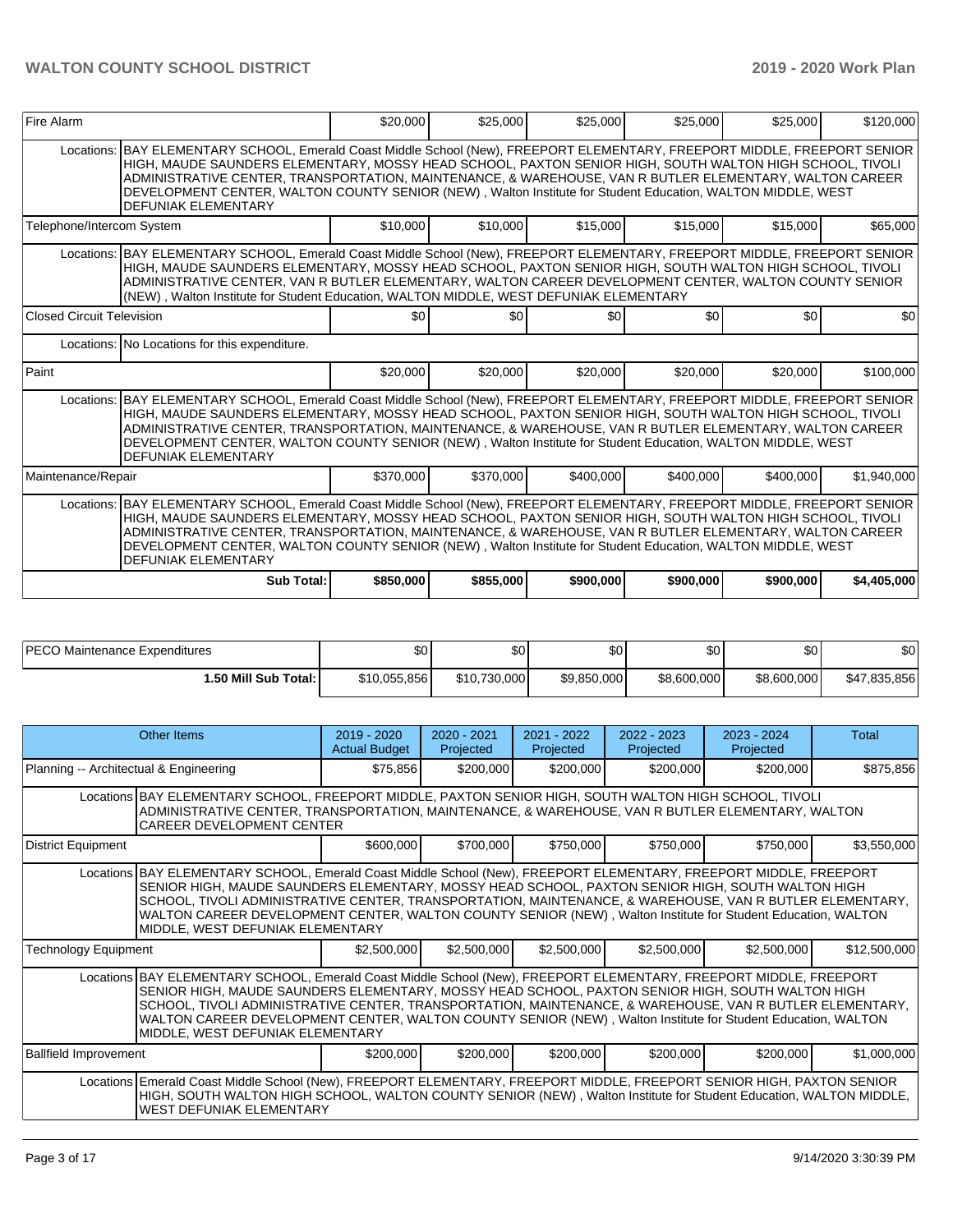|                                          | Fire Alarms / Intercoms                                                                                                                                                                                                                                                                                                                                                                                                                                                                |             | \$350,000<br>\$300,000 | \$250,000   | \$250,000   | \$250,000   | \$1,400,000  |
|------------------------------------------|----------------------------------------------------------------------------------------------------------------------------------------------------------------------------------------------------------------------------------------------------------------------------------------------------------------------------------------------------------------------------------------------------------------------------------------------------------------------------------------|-------------|------------------------|-------------|-------------|-------------|--------------|
|                                          | Locations BAY ELEMENTARY SCHOOL, Emerald Coast Middle School (New), FREEPORT ELEMENTARY, FREEPORT MIDDLE, FREEPORT<br>SENIOR HIGH, MAUDE SAUNDERS ELEMENTARY, MOSSY HEAD SCHOOL, PAXTON SENIOR HIGH, SOUTH WALTON HIGH<br>SCHOOL, TIVOLI ADMINISTRATIVE CENTER, TRANSPORTATION, MAINTENANCE, & WAREHOUSE, VAN R BUTLER ELEMENTARY,<br>WALTON CAREER DEVELOPMENT CENTER, WALTON COUNTY SENIOR (NEW), Walton Institute for Student Education, WALTON<br>MIDDLE, WEST DEFUNIAK ELEMENTARY |             |                        |             |             |             |              |
| Carpet/Flooring                          |                                                                                                                                                                                                                                                                                                                                                                                                                                                                                        | \$450.000   | \$500,000              | \$500,000   | \$500,000   | \$500,000   | \$2,450,000  |
|                                          | Locations BAY ELEMENTARY SCHOOL, Emerald Coast Middle School (New), FREEPORT ELEMENTARY, FREEPORT MIDDLE, FREEPORT<br>SENIOR HIGH, MAUDE SAUNDERS ELEMENTARY, MOSSY HEAD SCHOOL, PAXTON SENIOR HIGH, SOUTH WALTON HIGH<br>SCHOOL, TIVOLI ADMINISTRATIVE CENTER, TRANSPORTATION, MAINTENANCE, & WAREHOUSE, VAN R BUTLER ELEMENTARY,<br>WALTON CAREER DEVELOPMENT CENTER, WALTON COUNTY SENIOR (NEW), Walton Institute for Student Education, WALTON<br>MIDDLE, WEST DEFUNIAK ELEMENTARY |             |                        |             |             |             |              |
| Irrigation/Landscaping                   |                                                                                                                                                                                                                                                                                                                                                                                                                                                                                        | \$200,000   | \$200,000              | \$200,000   | \$200,000   | \$200,000   | \$1,000,000  |
|                                          | Locations BAY ELEMENTARY SCHOOL, Emerald Coast Middle School (New), FREEPORT ELEMENTARY, FREEPORT MIDDLE, FREEPORT<br>SENIOR HIGH, MAUDE SAUNDERS ELEMENTARY, MOSSY HEAD SCHOOL, PAXTON SENIOR HIGH, SOUTH WALTON HIGH<br>SCHOOL, TIVOLI ADMINISTRATIVE CENTER, TRANSPORTATION, MAINTENANCE, & WAREHOUSE, VAN R BUTLER ELEMENTARY,<br>WALTON CAREER DEVELOPMENT CENTER, WALTON COUNTY SENIOR (NEW), Walton Institute for Student Education, WALTON<br>MIDDLE, WEST DEFUNIAK ELEMENTARY |             |                        |             |             |             |              |
| Safety / Security                        |                                                                                                                                                                                                                                                                                                                                                                                                                                                                                        | \$800,000   | \$1,000,000            | \$1,000,000 | \$800,000   | \$800,000   | \$4.400.000  |
|                                          | Locations BAY ELEMENTARY SCHOOL, Emerald Coast Middle School (New), FREEPORT ELEMENTARY, FREEPORT MIDDLE, FREEPORT<br>SENIOR HIGH, MAUDE SAUNDERS ELEMENTARY, MOSSY HEAD SCHOOL, PAXTON SENIOR HIGH, SOUTH WALTON HIGH<br>SCHOOL, TIVOLI ADMINISTRATIVE CENTER, TRANSPORTATION, MAINTENANCE, & WAREHOUSE, VAN R BUTLER ELEMENTARY,<br>WALTON CAREER DEVELOPMENT CENTER, WALTON COUNTY SENIOR (NEW), Walton Institute for Student Education, WALTON<br>MIDDLE, WEST DEFUNIAK ELEMENTARY |             |                        |             |             |             |              |
| <b>District Paving</b>                   |                                                                                                                                                                                                                                                                                                                                                                                                                                                                                        | \$250,000   | \$250,000              | \$300,000   | \$300,000   | \$300,000   | \$1,400,000  |
|                                          | Locations BAY ELEMENTARY SCHOOL, Emerald Coast Middle School (New), FREEPORT ELEMENTARY, PAXTON SENIOR HIGH, TIVOLI<br>ADMINISTRATIVE CENTER, TRANSPORTATION, MAINTENANCE, & WAREHOUSE, VAN R BUTLER ELEMENTARY, WALTON<br>CAREER DEVELOPMENT CENTER, Walton Institute for Student Education, WEST DEFUNIAK ELEMENTARY                                                                                                                                                                 |             |                        |             |             |             |              |
| Storage Buildings                        |                                                                                                                                                                                                                                                                                                                                                                                                                                                                                        | \$0         | \$50,000               | \$50,000    | \$50,000    | \$50,000    | \$200,000    |
|                                          | Locations BAY ELEMENTARY SCHOOL, Emerald Coast Middle School (New), FREEPORT ELEMENTARY, FREEPORT MIDDLE, FREEPORT<br>SENIOR HIGH, MAUDE SAUNDERS ELEMENTARY, MOSSY HEAD SCHOOL, PAXTON SENIOR HIGH, SOUTH WALTON HIGH<br>SCHOOL, TIVOLI ADMINISTRATIVE CENTER, TRANSPORTATION, MAINTENANCE, & WAREHOUSE, VAN R BUTLER ELEMENTARY,<br>WALTON CAREER DEVELOPMENT CENTER, WALTON COUNTY SENIOR (NEW), Walton Institute for Student Education, WALTON<br>MIDDLE, WEST DEFUNIAK ELEMENTARY |             |                        |             |             |             |              |
| <b>ADA</b>                               |                                                                                                                                                                                                                                                                                                                                                                                                                                                                                        | \$0         | \$25,000               | \$50,000    | \$50,000    | \$50,000    | \$175,000    |
|                                          | Locations BAY ELEMENTARY SCHOOL, Emerald Coast Middle School (New), FREEPORT ELEMENTARY, FREEPORT MIDDLE, FREEPORT<br>SENIOR HIGH, MAUDE SAUNDERS ELEMENTARY, MOSSY HEAD SCHOOL, PAXTON SENIOR HIGH, SOUTH WALTON HIGH<br>SCHOOL, TIVOLI ADMINISTRATIVE CENTER, TRANSPORTATION, MAINTENANCE, & WAREHOUSE, VAN R BUTLER ELEMENTARY,<br>WALTON CAREER DEVELOPMENT CENTER, WALTON COUNTY SENIOR (NEW), Walton Institute for Student Education, WALTON<br>MIDDLE. WEST DEFUNIAK ELEMENTARY |             |                        |             |             |             |              |
| Site Drainage Improvements               |                                                                                                                                                                                                                                                                                                                                                                                                                                                                                        | \$300,000   | \$300,000              | \$300,000   | \$300,000   | \$300,000   | \$1,500,000  |
|                                          | Locations BAY ELEMENTARY SCHOOL, FREEPORT MIDDLE, MAUDE SAUNDERS ELEMENTARY, PAXTON SENIOR HIGH, SOUTH WALTON<br>HIGH SCHOOL, TIVOLI ADMINISTRATIVE CENTER, VAN R BUTLER ELEMENTARY, WALTON COUNTY SENIOR (NEW), WEST<br>DEFUNIAK ELEMENTARY                                                                                                                                                                                                                                           |             |                        |             |             |             |              |
| <b>Roof Renovations</b>                  |                                                                                                                                                                                                                                                                                                                                                                                                                                                                                        | \$3,000,000 | \$3,000,000            | \$2,000,000 | \$1,000,000 | \$1,000,000 | \$10,000,000 |
|                                          | Locations BAY ELEMENTARY SCHOOL, FREEPORT ELEMENTARY, FREEPORT MIDDLE, MAUDE SAUNDERS ELEMENTARY, PAXTON<br>SENIOR HIGH, SOUTH WALTON HIGH SCHOOL, TIVOLI ADMINISTRATIVE CENTER, VAN R BUTLER ELEMENTARY, WALTON<br>CAREER DEVELOPMENT CENTER, Walton Institute for Student Education, WEST DEFUNIAK ELEMENTARY                                                                                                                                                                        |             |                        |             |             |             |              |
| Covered Walkways                         |                                                                                                                                                                                                                                                                                                                                                                                                                                                                                        | \$0         | \$100,000              | \$100,000   | \$100,000   | \$100,000   | \$400,000    |
|                                          | Locations BAY ELEMENTARY SCHOOL, FREEPORT ELEMENTARY, MAUDE SAUNDERS ELEMENTARY, PAXTON SENIOR HIGH, SOUTH<br>WALTON HIGH SCHOOL, VAN R BUTLER ELEMENTARY, WALTON CAREER DEVELOPMENT CENTER, Walton Institute for Student<br>Education, WEST DEFUNIAK ELEMENTARY                                                                                                                                                                                                                       |             |                        |             |             |             |              |
| <b>HVAC Controls/Energy Conservation</b> |                                                                                                                                                                                                                                                                                                                                                                                                                                                                                        | \$80,000    | \$100,000              | \$100,000   | \$50,000    | \$50,000    | \$380,000    |
|                                          | Locations BAY ELEMENTARY SCHOOL, FREEPORT ELEMENTARY, FREEPORT MIDDLE, MAUDE SAUNDERS ELEMENTARY, PAXTON<br>SENIOR HIGH, SOUTH WALTON HIGH SCHOOL, VAN R BUTLER ELEMENTARY, WALTON CAREER DEVELOPMENT CENTER                                                                                                                                                                                                                                                                           |             |                        |             |             |             |              |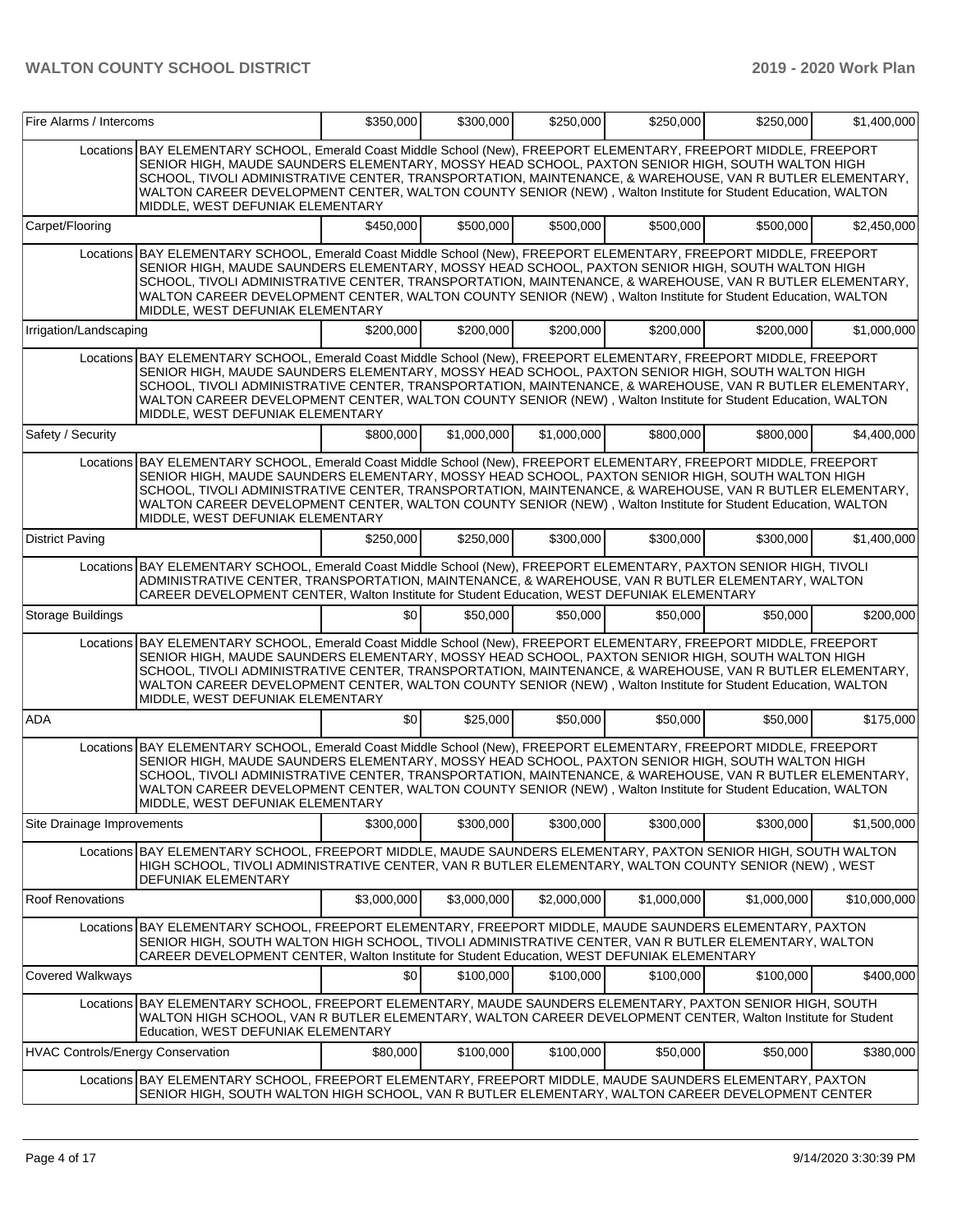| Portables - Setup                                                                                                                                                                                                                                                                                                                                                                                                                                  |                                                                                                                                                                                                                                                                                                                                                                                             | \$300,000    | \$350,000    | \$350,000   | \$350,000   | \$350,000   | \$1,700,000  |  |  |
|----------------------------------------------------------------------------------------------------------------------------------------------------------------------------------------------------------------------------------------------------------------------------------------------------------------------------------------------------------------------------------------------------------------------------------------------------|---------------------------------------------------------------------------------------------------------------------------------------------------------------------------------------------------------------------------------------------------------------------------------------------------------------------------------------------------------------------------------------------|--------------|--------------|-------------|-------------|-------------|--------------|--|--|
|                                                                                                                                                                                                                                                                                                                                                                                                                                                    | Locations BAY ELEMENTARY SCHOOL, DUNE LAKES ELEMENTARY SCHOOL<br>, FREEPORT ELEMENTARY, FREEPORT<br>MIDDLE, FREEPORT SENIOR HIGH, MAUDE SAUNDERS ELEMENTARY, MOSSY HEAD SCHOOL, PAXTON SENIOR HIGH, SOUTH<br>WALTON HIGH SCHOOL, VAN R BUTLER ELEMENTARY, WALTON CAREER DEVELOPMENT CENTER, WALTON COUNTY SENIOR<br>(NEW), Walton Institute for Student Education, WEST DEFUNIAK ELEMENTARY |              |              |             |             |             |              |  |  |
| Multipurpose Rm / AV Renovation                                                                                                                                                                                                                                                                                                                                                                                                                    |                                                                                                                                                                                                                                                                                                                                                                                             | \$100,000    | \$100,000    | \$100,000   | \$100,000   | \$100,000   | \$500,000    |  |  |
| Locations BAY ELEMENTARY SCHOOL, DUNE LAKES ELEMENTARY SCHOOL<br>, Emerald Coast Middle School (New),<br>FREEPORT ELEMENTARY, FREEPORT MIDDLE, FREEPORT SENIOR HIGH, MAUDE SAUNDERS ELEMENTARY, MOSSY HEAD<br>ISCHOOL, PAXTON SENIOR HIGH, SOUTH WALTON HIGH SCHOOL, VAN R BUTLER ELEMENTARY, WALTON CAREER<br>DEVELOPMENT CENTER, WALTON COUNTY SENIOR (NEW), Walton Institute for Student Education, WALTON MIDDLE, WEST<br>IDEFUNIAK ELEMENTARY |                                                                                                                                                                                                                                                                                                                                                                                             |              |              |             |             |             |              |  |  |
|                                                                                                                                                                                                                                                                                                                                                                                                                                                    | Total:                                                                                                                                                                                                                                                                                                                                                                                      | \$10,055,856 | \$10,730,000 | \$9,850,000 | \$8,600,000 | \$8,600,000 | \$47,835,856 |  |  |

### **Local 1.50 Mill Expenditure For Maintenance, Repair and Renovation**

Anticipated expenditures expected from local funding sources over the years covered by the current work plan.

| Item                                                         | 2019 - 2020<br><b>Actual Budget</b> | 2020 - 2021<br>Projected | 2021 - 2022<br>Projected | 2022 - 2023<br>Projected | 2023 - 2024<br>Projected | <b>Total</b>  |
|--------------------------------------------------------------|-------------------------------------|--------------------------|--------------------------|--------------------------|--------------------------|---------------|
| Remaining Maint and Repair from 1.5 Mills                    | \$10,055,856                        | \$10,730,000             | \$9,850,000              | \$8,600,000              | \$8,600,000              | \$47,835,856  |
| Maintenance/Repair Salaries                                  | \$1,500,000                         | \$1,500,000              | \$1,500,000              | \$1,500,000              | \$1,500,000              | \$7,500,000   |
| <b>School Bus Purchases</b>                                  | \$1,000,000                         | \$1,000,000              | \$1,000,000              | \$1,000,000              | \$1,000,000              | \$5,000,000   |
| <b>Other Vehicle Purchases</b>                               | \$200,000                           | \$200,000                | \$200,000                | \$200,000                | \$200,000                | \$1,000,000   |
| Capital Outlay Equipment                                     | \$600,000                           | \$600,000                | \$600,000                | \$600,000                | \$600,000                | \$3,000,000   |
| Rent/Lease Payments                                          | \$247,657                           | \$247,657                | \$247,657                | \$247,657                | \$247,657                | \$1,238,285   |
| <b>COP Debt Service</b>                                      | \$6,110,293                         | \$6,110,293              | \$6,110,293              | \$6,110,293              | \$6,110,293              | \$30,551,465  |
| Rent/Lease Relocatables                                      | \$585,431                           | \$585,431                | \$585,431                | \$585,431                | \$585,431                | \$2,927,155   |
| <b>Environmental Problems</b>                                | \$50,000                            | \$50,000                 | \$50,000                 | \$50,000                 | \$50,000                 | \$250,000     |
| s.1011.14 Debt Service                                       | \$329,517                           | \$329,517                | \$329,517                | \$329,517                | \$329,517                | \$1,647,585   |
| <b>Special Facilities Construction Account</b>               | \$0                                 | \$1                      | \$0                      | \$0                      | \$0                      | \$1           |
| Premiums for Property Casualty Insurance - 1011.71<br>(4a,b) | \$516,460                           | \$520,000                | \$520,000                | \$520,000                | \$520,000                | \$2,596,460   |
| Qualified School Construction Bonds (QSCB)                   | \$0                                 | \$1                      | \$0                      | \$0                      | \$0                      | \$1           |
| Qualified Zone Academy Bonds (QZAB)                          | \$0                                 | \$1                      | \$0                      | \$0                      | \$0                      | \$1           |
| <b>Local Expenditure Totals:</b>                             | \$21,195,214                        | \$21,872,901             | \$20,992,898             | \$19,742,898             | \$19,742,898             | \$103,546,809 |

# **Revenue**

#### **1.50 Mill Revenue Source**

Schedule of Estimated Capital Outlay Revenue from each currently approved source which is estimated to be available for expenditures on the projects included in the tentative district facilities work program. All amounts are NET after considering carryover balances, interest earned, new COP's, 1011.14 and 1011.15 loans, etc. Districts cannot use 1.5-Mill funds for salaries except for those explicitly associated with maintenance/repair projects. (1011.71 (5), F.S.)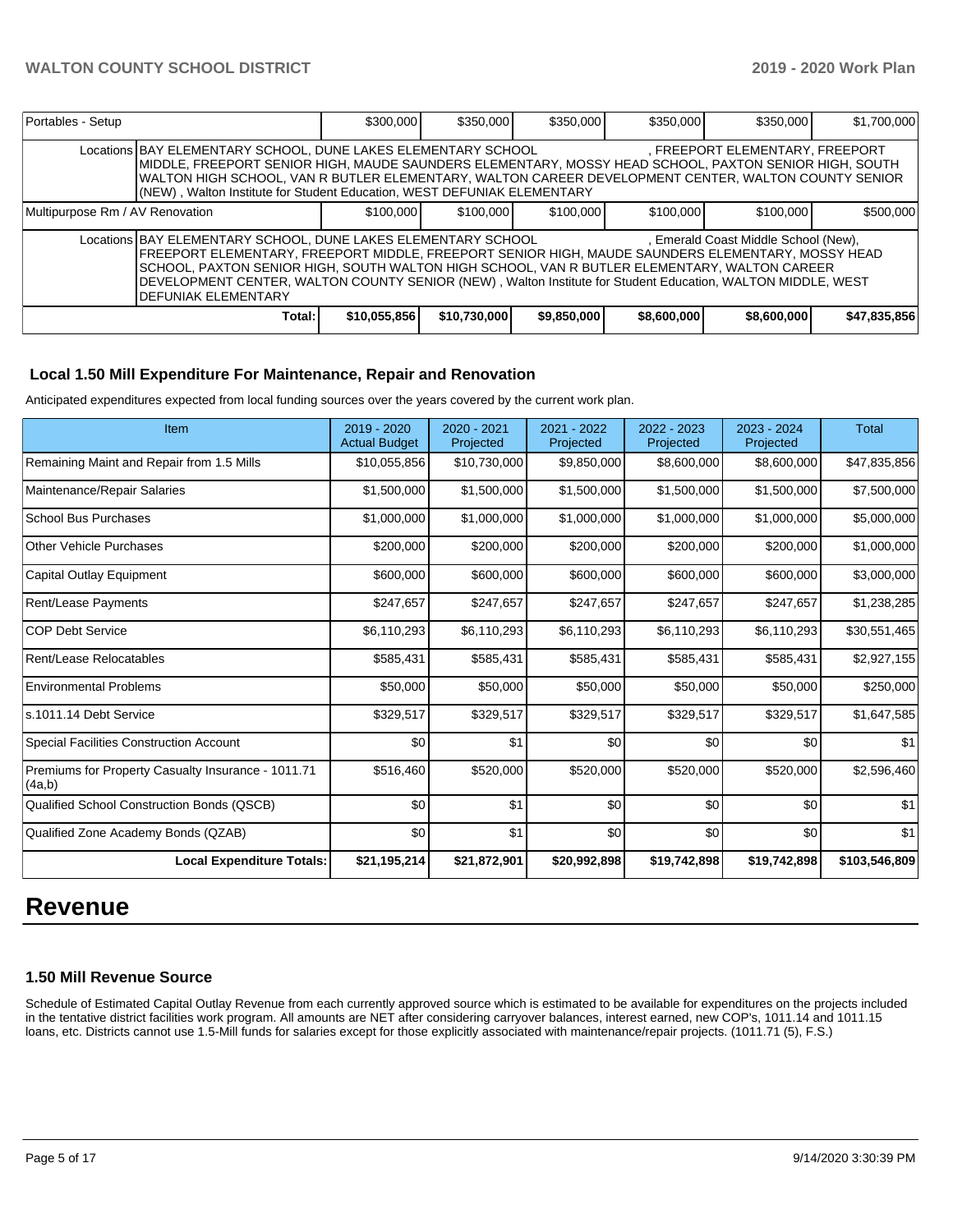| <b>Item</b>                                                                       | Fund | $2019 - 2020$<br><b>Actual Value</b> | 2020 - 2021<br>Projected | 2021 - 2022<br>Projected | $2022 - 2023$<br>Projected | $2023 - 2024$<br>Projected | Total             |
|-----------------------------------------------------------------------------------|------|--------------------------------------|--------------------------|--------------------------|----------------------------|----------------------------|-------------------|
| $(1)$ Non-exempt property<br>lassessed valuation                                  |      | \$21,869,910,831                     | \$23,209,837,344         | \$24,555,406,309         | \$25,967,439,795           | \$27,412,327,413           | \$123,014,921,692 |
| (2) The Millage projected for<br>discretionary capital outlay per<br>ls.1011.71   |      | 1.39                                 | 1.39                     | 1.39                     | 1.39                       | 1.39                       |                   |
| (3) Full value of the 1.50-Mill<br>discretionary capital outlay per<br>ls.1011.71 |      | \$36,741,450                         | \$38,992,527             | \$41,253,083             | \$43,625,299               | \$46,052,710               | \$206,665,069     |
| $(4)$ Value of the portion of the 1.50<br>-Mill ACTUALLY levied                   | 370I | \$29,246,194                         | \$31,038,051             | \$32,837,454             | \$34,725,738               | \$36,657,957               | \$164,505,394     |
| $(5)$ Difference of lines $(3)$ and $(4)$                                         |      | \$7,495,256                          | \$7,954,476              | \$8,415,629              | \$8,899,561                | \$9,394,753                | \$42,159,675      |

#### **PECO Revenue Source**

The figure in the row designated "PECO Maintenance" will be subtracted from funds available for new construction because PECO maintenance dollars cannot be used for new construction.

| Item                                 | Fund | 2019 - 2020<br><b>Actual Budget</b> | 2020 - 2021<br>Projected | 2021 - 2022<br>Projected | $2022 - 2023$<br>Projected | 2023 - 2024<br>Projected | Total            |
|--------------------------------------|------|-------------------------------------|--------------------------|--------------------------|----------------------------|--------------------------|------------------|
| <b>PECO New Construction</b>         | 340  | \$0                                 | \$0 <sub>1</sub>         | \$0                      | \$0 <sub>0</sub>           | \$0 <sub>1</sub>         | \$0 <sub>1</sub> |
| <b>PECO Maintenance Expenditures</b> |      | ا 30                                | \$٥Ι                     | \$0                      | \$0 <sub>1</sub>           | \$0                      | \$0              |
|                                      |      | \$0                                 | \$0                      | \$0                      | \$0                        | \$0                      | \$0              |

# **CO & DS Revenue Source**

Revenue from Capital Outlay and Debt Service funds.

| Item                                      | Fund | 2019 - 2020<br><b>Actual Budget</b> | 2020 - 2021<br>Projected | 2021 - 2022<br>Projected | 2022 - 2023<br>Projected | $2023 - 2024$<br>Projected | Total       |
|-------------------------------------------|------|-------------------------------------|--------------------------|--------------------------|--------------------------|----------------------------|-------------|
| ICO & DS Cash Flow-through<br>Distributed | 360  | \$323,706                           | \$323.706                | \$323.706                | \$323.706                | \$323.706                  | \$1,618,530 |
| ICO & DS Interest on<br>Undistributed CO  | 360  | \$5,811                             | \$5,811                  | \$5,811                  | \$5.811                  | \$5,811                    | \$29,055    |
|                                           |      | \$329.517                           | \$329.517                | \$329.517                | \$329.517                | \$329.517                  | \$1,647,585 |

#### **Fair Share Revenue Source**

Nothing reported for this section. All legally binding commitments for proportionate fair-share mitigation for impacts on public school facilities must be included in the 5-year district work program.

#### **Sales Surtax Referendum**

Specific information about any referendum for a 1-cent or ½-cent surtax referendum during the previous year.

**Did the school district hold a surtax referendum during the past fiscal year 2018 - 2019?**

No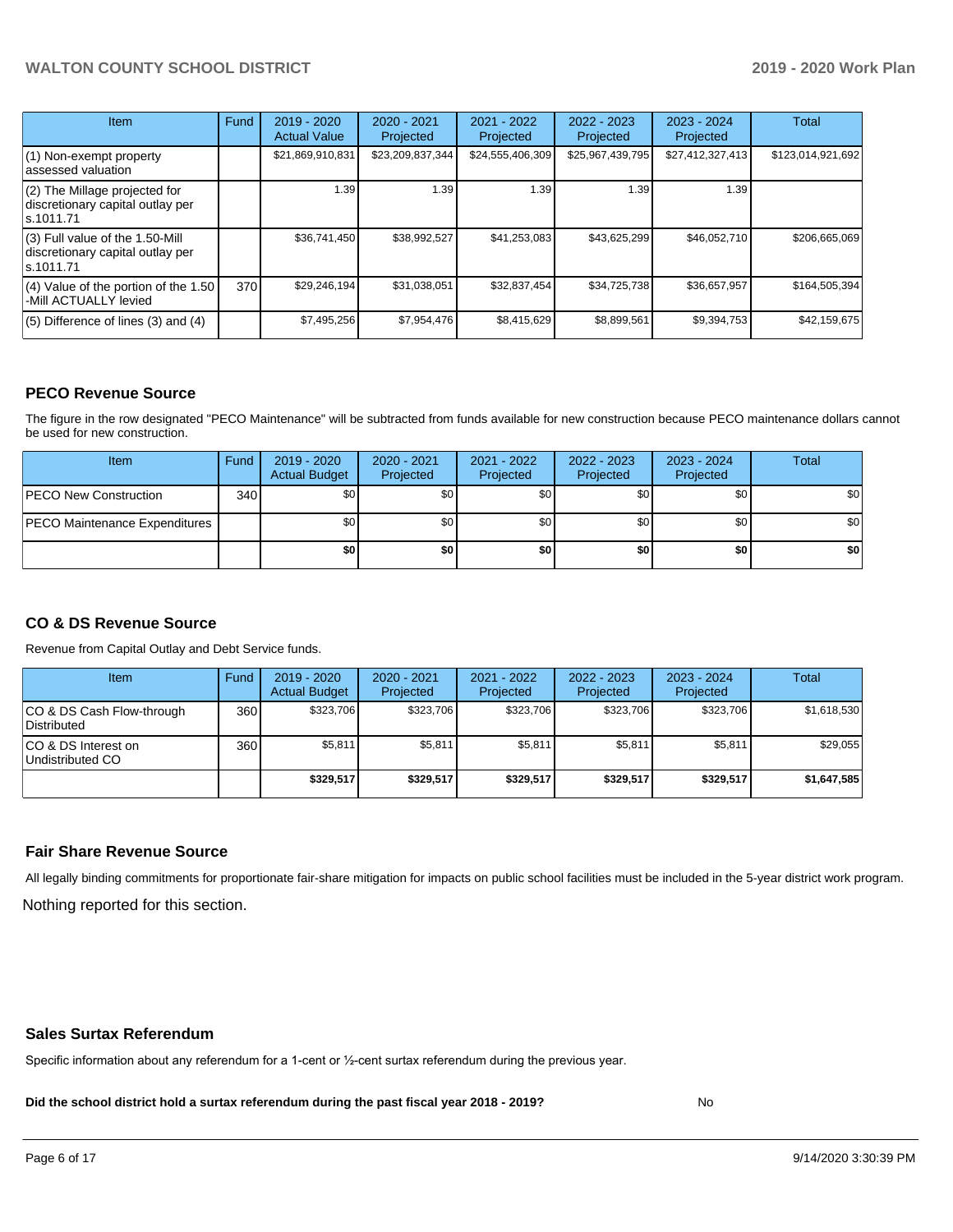# **Additional Revenue Source**

Any additional revenue sources

| Item                                                                                                                      | 2019 - 2020<br><b>Actual Value</b> | 2020 - 2021<br>Projected | 2021 - 2022<br>Projected | 2022 - 2023<br>Projected | 2023 - 2024<br>Projected | <b>Total</b> |
|---------------------------------------------------------------------------------------------------------------------------|------------------------------------|--------------------------|--------------------------|--------------------------|--------------------------|--------------|
| Proceeds from a s.1011.14/15 F.S. Loans                                                                                   | \$0                                | \$0                      | \$0                      | \$0                      | \$0                      | \$0          |
| District Bonds - Voted local bond<br>referendum proceeds per s.9, Art VII<br><b>State Constitution</b>                    | \$0                                | \$0                      | \$0                      | \$0                      | \$0                      | \$0          |
| Proceeds from Special Act Bonds                                                                                           | \$0                                | \$0                      | \$0                      | \$0                      | \$0                      | \$0          |
| Estimated Revenue from CO & DS Bond<br>Sale                                                                               | \$0                                | \$0                      | \$0                      | \$0                      | \$0                      | \$0          |
| Proceeds from Voted Capital<br>Improvements millage                                                                       | \$0                                | \$0                      | \$0                      | \$0                      | \$0                      | \$0          |
| Other Revenue for Other Capital Projects                                                                                  | \$0                                | \$0                      | \$0                      | \$0                      | \$0                      | \$0          |
| Proceeds from 1/2 cent sales surtax<br>authorized by school board                                                         | \$0                                | \$0                      | \$0                      | \$0                      | \$0                      | \$0          |
| Proceeds from local governmental<br>infrastructure sales surtax                                                           | \$0                                | \$0                      | \$0                      | \$0                      | \$0                      | \$0          |
| Proceeds from Certificates of<br>Participation (COP's) Sale                                                               | \$0                                | \$0                      | \$0                      | \$0                      | \$0                      | \$0          |
| Classrooms First Bond proceeds amount<br>authorized in FY 1997-98                                                         | \$0                                | \$0                      | \$0                      | \$0                      | \$0                      | \$0          |
| <b>Classrooms for Kids</b>                                                                                                | \$0                                | \$0                      | \$0                      | \$0                      | \$0                      | \$0          |
| <b>District Equity Recognition</b>                                                                                        | \$0                                | \$0                      | \$0                      | \$0                      | \$0                      | \$0          |
| <b>Federal Grants</b>                                                                                                     | \$0                                | \$0                      | \$0                      | \$0                      | \$0                      | \$0          |
| Proportionate share mitigation (actual<br>cash revenue only, not in kind donations)                                       | \$0                                | \$0                      | \$0                      | \$0                      | \$0                      | \$0          |
| Impact fees received                                                                                                      | \$0                                | \$0                      | \$0                      | \$0                      | \$0                      | \$0          |
| Private donations                                                                                                         | \$0                                | \$0                      | \$0                      | \$0                      | \$0                      | \$0          |
| Grants from local governments or not-for-<br>profit organizations                                                         | \$0                                | \$0                      | \$0                      | \$0                      | \$0                      | \$0          |
| Interest, Including Profit On Investment                                                                                  | \$0                                | \$0                      | \$0                      | \$0                      | \$0                      | \$0          |
| Revenue from Bonds pledging proceeds<br>from 1 cent or 1/2 cent Sales Surtax                                              | \$0                                | \$0                      | \$0                      | \$0                      | \$0                      | \$0          |
| <b>Total Fund Balance Carried Forward</b>                                                                                 | \$0                                | \$0                      | \$0                      | \$0                      | \$0                      | \$0          |
| General Capital Outlay Obligated Fund<br><b>Balance Carried Forward From Total</b><br><b>Fund Balance Carried Forward</b> | \$0                                | \$0                      | \$0                      | \$0                      | \$0                      | \$0          |
| Special Facilities Construction Account                                                                                   | \$0                                | \$0                      | \$0                      | \$0                      | \$0                      | \$0          |
| One Cent - 1/2 Cent Sales Surtax Debt<br>Service From Total Fund Balance Carried<br>Forward                               | \$0                                | \$0                      | \$0                      | \$0                      | \$0                      | \$0          |
| Capital Outlay Projects Funds Balance<br>Carried Forward From Total Fund<br><b>Balance Carried Forward</b>                | \$0                                | \$0                      | \$0                      | \$0                      | \$0                      | \$0          |
| Subtotal                                                                                                                  | \$0                                | \$0                      | \$0                      | \$0                      | \$0                      | \$0          |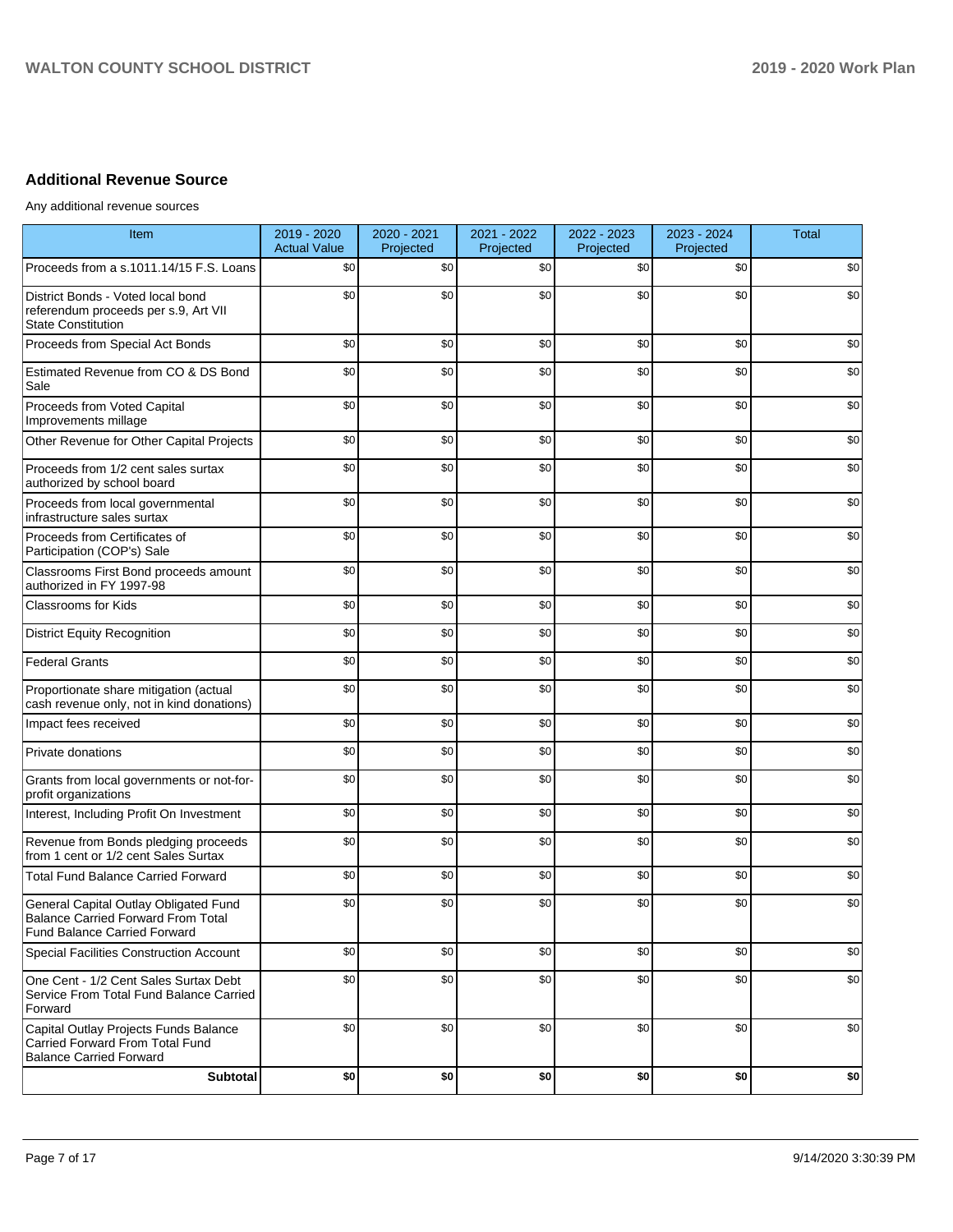# **Total Revenue Summary**

| Item Name                                                     | 2019 - 2020<br><b>Budget</b> | $2020 - 2021$<br>Projected | 2021 - 2022<br>Projected | $2022 - 2023$<br>Projected | $2023 - 2024$<br>Projected | <b>Five Year Total</b> |
|---------------------------------------------------------------|------------------------------|----------------------------|--------------------------|----------------------------|----------------------------|------------------------|
| Local 1.5 Mill Discretionary Capital Outlay<br><b>Revenue</b> | \$29,246,194                 | \$31,038,051               | \$32,837,454             | \$34,725,738               | \$36,657,957               | \$164,505,394          |
| PECO and 1.5 Mill Maint and Other 1.5<br>Mill Expenditures    | (\$21,195,214)               | (S21, 872, 901)            | (\$20,992,898)           | (\$19,742,898)             | (\$19,742,898)             | (\$103,546,809)        |
| <b>PECO Maintenance Revenue</b>                               | \$0                          | \$0                        | \$0                      | \$0                        | \$0                        | \$0 <sub>1</sub>       |
| Available 1.50 Mill for New<br><b>Construction</b>            | \$8,050,980                  | \$9,165,150                | \$11,844,556             | \$14,982,840               | \$16,915,059               | \$60,958,585           |

| <b>Item Name</b>                      | 2019 - 2020<br><b>Budget</b> | $2020 - 2021$<br>Projected | 2021 - 2022<br>Projected | 2022 - 2023<br>Projected | 2023 - 2024<br>Projected | <b>Five Year Total</b> |
|---------------------------------------|------------------------------|----------------------------|--------------------------|--------------------------|--------------------------|------------------------|
| ICO & DS Revenue                      | \$329,517                    | \$329,517                  | \$329,517                | \$329,517                | \$329,517                | \$1,647,585            |
| <b>IPECO New Construction Revenue</b> | \$0                          | \$0                        | \$0                      | \$0                      | \$0                      | \$0                    |
| Other/Additional Revenue              | \$0 <sub>1</sub>             | \$0                        | \$0                      | \$0                      | \$0                      | \$0                    |
| <b>Total Additional Revenue</b>       | \$329,517                    | \$329,517                  | \$329,517                | \$329,517                | \$329,517                | \$1,647,585            |
| <b>Total Available Revenue</b>        | \$8,380,497                  | \$9,494,667                | \$12,174,073             | \$15,312,357             | \$17,244,576             | \$62,606,170           |

# **Project Schedules**

# **Capacity Project Schedules**

A schedule of capital outlay projects necessary to ensure the availability of satisfactory classrooms for the projected student enrollment in K-12 programs.

| <b>Project Description</b>         | Location                              |                  | 2019 - 2020 | 2020 - 2021 | 2021 - 2022 | 2022 - 2023 | 2023 - 2024 | Total         | Funded |
|------------------------------------|---------------------------------------|------------------|-------------|-------------|-------------|-------------|-------------|---------------|--------|
| Portables /<br><b>Relocatables</b> | <b>FREEPORT</b><br><b>IELEMENTARY</b> | Planned<br>Cost: | \$200,000   | \$0         | \$0         | \$0         | \$0         | \$200,000 Yes |        |
|                                    | <b>Student Stations:</b>              |                  | 54          |             |             |             |             | 54            |        |
|                                    | Total Classrooms:                     |                  |             |             |             |             |             |               |        |
|                                    |                                       | Gross Sq Ft:     | 2,592       |             |             |             |             | 2,592         |        |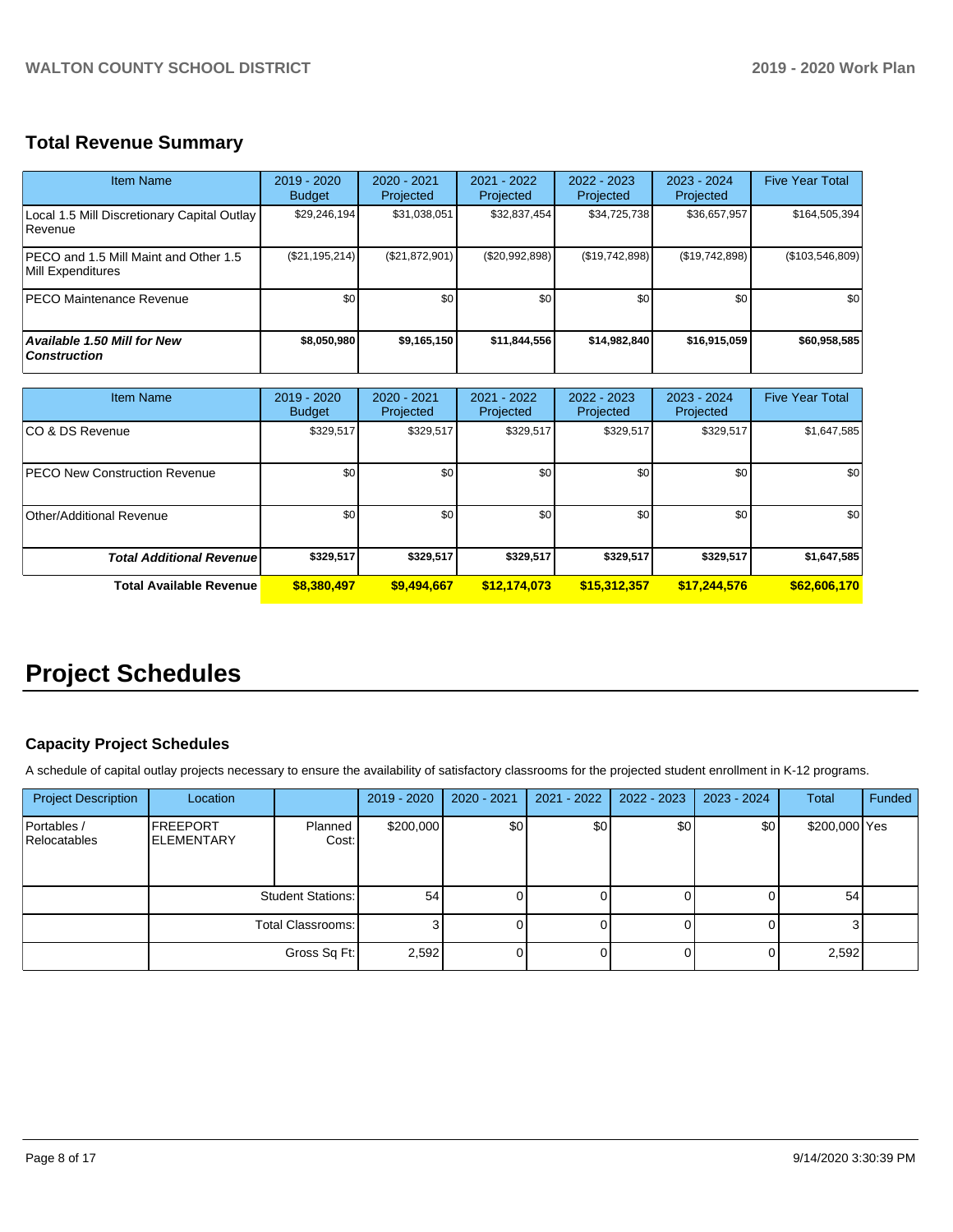| Portables /<br>Relocatables                           | <b>WEST DEFUNIAK</b><br><b>ELEMENTARY</b>                   | Planned<br>Cost:         | \$100,000           | \$0                     | \$0          | \$0         | \$0         | \$100,000 Yes   |  |
|-------------------------------------------------------|-------------------------------------------------------------|--------------------------|---------------------|-------------------------|--------------|-------------|-------------|-----------------|--|
|                                                       |                                                             | <b>Student Stations:</b> | 18                  | $\mathbf 0$             | $\mathbf 0$  | 0           | $\mathbf 0$ | 18              |  |
|                                                       |                                                             | Total Classrooms:        | 1                   | $\mathbf 0$             | $\mathbf 0$  | $\Omega$    | $\mathbf 0$ |                 |  |
|                                                       |                                                             | Gross Sq Ft:             | 864                 | $\mathbf 0$             | $\Omega$     | $\Omega$    | $\mathbf 0$ | 864             |  |
| South Walton High<br><b>Classroom Addition</b>        | SOUTH WALTON<br>HIGH SCHOOL                                 | Planned<br>Cost:         | \$0                 | \$0                     | \$4,000,000  | \$3,000,000 | \$0         | \$7,000,000 No  |  |
|                                                       |                                                             | <b>Student Stations:</b> | $\mathbf 0$         | $\mathbf 0$             | $\mathbf 0$  | 350         | $\mathbf 0$ | 350             |  |
|                                                       |                                                             | <b>Total Classrooms:</b> | $\mathsf 0$         | $\mathbf 0$             | $\mathbf 0$  | 14          | $\pmb{0}$   | 14              |  |
|                                                       |                                                             | Gross Sq Ft:             | $\mathbf 0$         | $\Omega$                | $\mathbf 0$  | 20,000      | $\mathbf 0$ | 20,000          |  |
| Career & Tech<br>Education<br>Classrooms              | <b>WALTON CAREER</b><br><b>DEVELOPMENT</b><br><b>CENTER</b> | Planned<br>Cost:         | \$1,000,000         | \$1,500,000             | \$2,400,000  | \$0         | \$0         | \$4,900,000 Yes |  |
|                                                       | <b>Student Stations:</b>                                    | $\mathsf 0$              | 45                  | 50                      | 0            | $\mathbf 0$ | 95          |                 |  |
|                                                       | <b>Total Classrooms:</b>                                    |                          | $\mathsf 0$         | 4                       | 3            | $\Omega$    | $\mathbf 0$ | 7               |  |
|                                                       |                                                             | $\mathbf 0$              | 10,000              | 6,600                   | 0            | $\mathbf 0$ | 16,600      |                 |  |
| <b>Classroom Additions</b>                            | PAXTON SENIOR<br><b>HIGH</b>                                | Planned<br>Cost:         | \$0                 | \$0                     | \$0          | \$0         | \$4,500,000 | \$4,500,000 No  |  |
|                                                       |                                                             | <b>Student Stations:</b> | $\mathsf 0$         | $\mathbf 0$             | $\mathbf 0$  | 0           | 220         | 220             |  |
|                                                       |                                                             | <b>Total Classrooms:</b> | $\mathbf 0$         | $\mathbf 0$             | $\mathbf 0$  | $\Omega$    | 10          | 10              |  |
|                                                       |                                                             | Gross Sq Ft:             | $\mathbf 0$         | $\mathbf 0$             | $\mathbf 0$  | 0           | 13,500      | 13,500          |  |
| St. Joe STEAM<br>Program                              | SOUTH WALTON<br><b>HIGH SCHOOL</b>                          | Planned<br>Cost:         | \$2,200,000         | \$3,000,000             | \$0          | \$0         | \$0         | \$5,200,000 No  |  |
|                                                       |                                                             | <b>Student Stations:</b> | 108                 | 108                     | $\Omega$     | $\Omega$    | $\Omega$    | 216             |  |
|                                                       |                                                             | <b>Total Classrooms:</b> | $\overline{4}$      | $\overline{\mathbf{4}}$ | $\mathbf 0$  | 0           | $\mathbf 0$ | 8               |  |
|                                                       |                                                             | Gross Sq Ft:             | 18,000              | 36,000                  | $\mathbf 0$  | 0           | $\mathbf 0$ | 54,000          |  |
| <b>Classroom Additions</b><br>& Campus<br>Renovations | <b>FREEPORT</b><br><b>ELEMENTARY</b>                        | Planned<br>Cost:         | \$0                 | \$7,000,000             | \$7,000,000  | \$0         | \$0         | \$14,000,000 No |  |
|                                                       |                                                             | <b>Student Stations:</b> | $\mathsf 0$         | $\mathbf 0$             | 274          | 0           | $\pmb{0}$   | 274             |  |
|                                                       |                                                             | Total Classrooms:        | $\mathsf 0$         | $\mathbf 0$             | 13           | 0           | $\mathbf 0$ | 13              |  |
|                                                       |                                                             | Gross Sq Ft:             | $\mathsf{O}\xspace$ | $\mathbf 0$             | 77,241       | 0           | $\pmb{0}$   | 77,241          |  |
|                                                       |                                                             | <b>Planned Cost:</b>     | \$3,500,000         | \$11,500,000            | \$13,400,000 | \$3,000,000 | \$4,500,000 | \$35,900,000    |  |
|                                                       |                                                             | <b>Student Stations:</b> | 180                 | 153                     | 324          | 350         | 220         | 1,227           |  |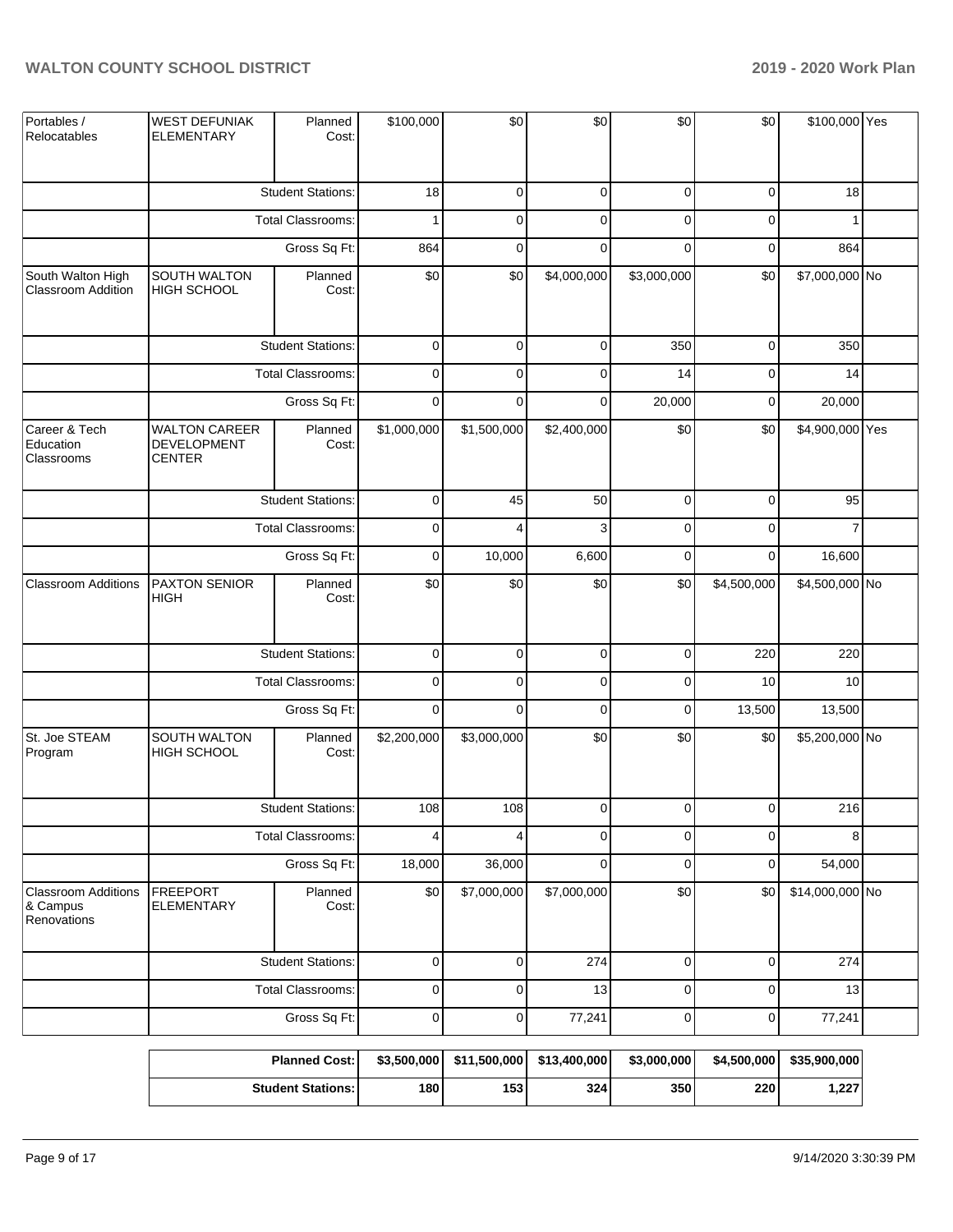| <b>Total Classrooms:</b> |        |        | 16     | 14     | 10     | 56      |
|--------------------------|--------|--------|--------|--------|--------|---------|
| Gross Sq Ft:             | 21,456 | 46,000 | 83,841 | 20,000 | 13,500 | 184,797 |

### **Other Project Schedules**

Major renovations, remodeling, and additions of capital outlay projects that do not add capacity to schools.

| <b>Project Description</b>                                       | Location                                                         | $2019 - 2020$<br><b>Actual Budget</b> | 2020 - 2021<br>Projected | 2021 - 2022<br>Projected | $2022 - 2023$<br>Projected | 2023 - 2024<br>Projected | <b>Total</b>   | Funded |
|------------------------------------------------------------------|------------------------------------------------------------------|---------------------------------------|--------------------------|--------------------------|----------------------------|--------------------------|----------------|--------|
| Renovation -ESE Center/Pre-K IFREEPORT MIDDLE<br>lor Career Tech |                                                                  | \$0                                   | \$0                      | \$0 <sub>1</sub>         | \$0                        | \$3,000,000              | \$3,000,000 No |        |
| <b>Freeport HS Transportation</b><br>Site, Phase II              | TRANSPORTATION,<br><b>MAINTENANCE, &amp;</b><br><b>WAREHOUSE</b> | \$250,000                             | \$0                      | \$0 <sub>1</sub>         | \$0                        | \$0                      | \$250,000 Yes  |        |
| Athletic Complex Improvements SOUTH WALTON HIGH                  | <b>SCHOOL</b>                                                    | \$1,478,044                           | \$8,000,000              | \$0                      | \$0                        | \$0                      | \$9,478,044 No |        |
| Building 100 Renovation - Pre-<br>K / ESE / Alternative          | <b>BAY ELEMENTARY</b><br><b>SCHOOL</b>                           | \$500,000                             | \$0                      | \$0                      | \$0 <sub>1</sub>           | \$0                      | \$500,000 Yes  |        |
|                                                                  |                                                                  | \$2,228,044                           | \$8,000,000              | \$0                      | \$0                        | \$3,000,000              | \$13,228,044   |        |

## **Additional Project Schedules**

Any projects that are not identified in the last approved educational plant survey.

| <b>Project Description</b>                         | Location                  | <b>Num</b> | 2019 - 2020<br>Classroom Actual Budget | 2020 - 2021<br>Projected | $2021 - 2022$<br>Projected | $2022 - 2023$<br>Projected | $2023 - 2024$<br>Projected | Total           | Funded |
|----------------------------------------------------|---------------------------|------------|----------------------------------------|--------------------------|----------------------------|----------------------------|----------------------------|-----------------|--------|
| Intermediate or Middle<br>School at Hammock<br>Bav | Location not<br>specified | 45         | \$4,500,000                            | \$10,000,000             | \$12,000,000               | \$12,000,000               | \$OI                       | \$38,500,000 No |        |
|                                                    |                           | 45         | \$4.500.000                            | \$10,000,000             | \$12,000,000               | \$12,000,000               | \$OI                       | \$38,500,000    |        |

# **Non Funded Growth Management Project Schedules**

Schedule indicating which projects, due to planned development, that CANNOT be funded from current revenues projected over the next five years.

Nothing reported for this section.

# **Tracking**

**Capacity Tracking**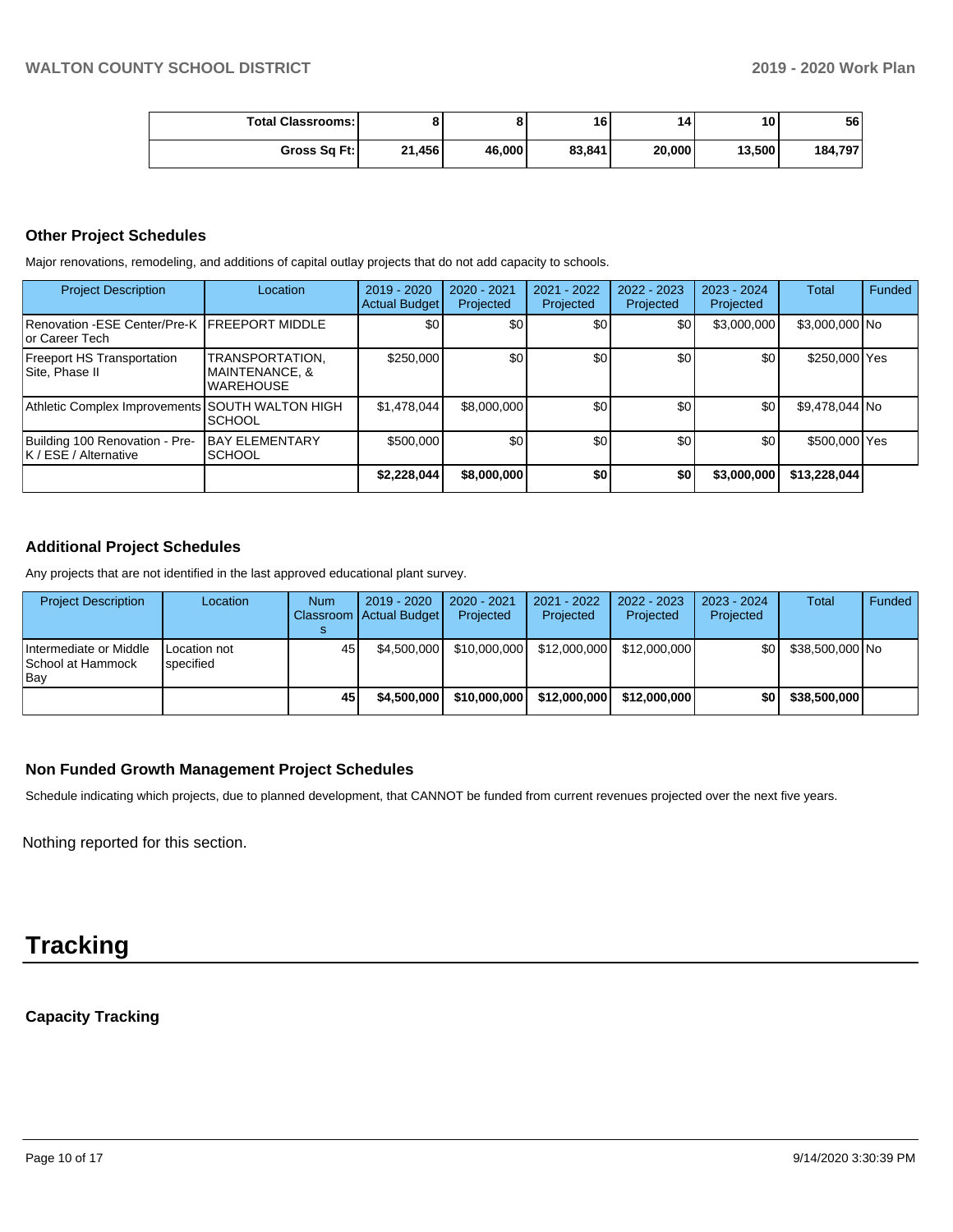| Location                                         | $2019 -$<br>2020 Satis.<br>Stu. Sta. | Actual<br>$2019 -$<br><b>2020 FISH</b><br>Capacity | Actual<br>$2018 -$<br>2019<br><b>COFTE</b> | # Class<br><b>Rooms</b> | Actual<br>Average<br>$2019 -$<br>2020 Class<br><b>Size</b> | Actual<br>$2019 -$<br>2020<br><b>Utilization</b> | <b>New</b><br>Stu.<br>Capacity | <b>New</b><br>Rooms to<br>be<br>Added/Re<br>moved | Projected<br>$2023 -$<br>2024<br><b>COFTE</b> | Projected<br>$2023 -$<br>2024<br><b>Utilization</b> | Projected<br>$2023 -$<br><b>2024 Class</b><br><b>Size</b> |
|--------------------------------------------------|--------------------------------------|----------------------------------------------------|--------------------------------------------|-------------------------|------------------------------------------------------------|--------------------------------------------------|--------------------------------|---------------------------------------------------|-----------------------------------------------|-----------------------------------------------------|-----------------------------------------------------------|
| WEST DEFUNIAK<br>ELEMENTARY                      | 734                                  | 734                                                | 705                                        | 39                      | 18                                                         | 96.00 %                                          | $\Omega$                       | $\Omega$                                          | 760                                           | 104.00%                                             | 19                                                        |
| <b>PAXTON SENIOR HIGH</b>                        | 995                                  | 895                                                | 753                                        | 46                      | 16                                                         | 84.00%                                           | $\Omega$                       | $\Omega$                                          | 843                                           | 94.00%                                              | 18                                                        |
| <b>FREEPORT MIDDLE</b>                           | 756                                  | 680                                                | 552                                        | 32                      | 17                                                         | 81.00%                                           | $\Omega$                       | $\Omega$                                          | 604                                           | 89.00 %                                             | 19                                                        |
| <b>BAY ELEMENTARY</b><br><b>SCHOOL</b>           | 538                                  | 538                                                | 517                                        | 29                      | 18                                                         | 96.00 %                                          | $-144$                         | -8                                                | 146                                           | 37.00 %                                             | $\overline{7}$                                            |
| <b>WALTON MIDDLE</b>                             | 1,162                                | $\Omega$                                           | 681                                        | 49                      | 14                                                         | 0.00%                                            | $\Omega$                       | $\Omega$                                          | 812                                           | 0.00%                                               | 17                                                        |
| Walton Institute for<br><b>Student Education</b> | 938                                  | 844                                                | 96                                         | 38                      | 3                                                          | 11.00 %                                          | $\Omega$                       | $\Omega$                                          | 156                                           | 18.00 %                                             | $\overline{4}$                                            |
| <b>MAUDE SAUNDERS</b><br>ELEMENTARY              | 840                                  | 840                                                | 551                                        | 48                      | 11                                                         | 66.00%                                           | $\Omega$                       | $\Omega$                                          | 562                                           | 67.00 %                                             | 12                                                        |
| FREEPORT<br>ELEMENTARY                           | 913                                  | 913                                                | 751                                        | 48                      | 16                                                         | 82.00 %                                          | $\Omega$                       | $\Omega$                                          | 882                                           | 97.00 %                                             | 18                                                        |
| WALTON CAREER<br>DEVELOPMENT<br><b>CENTER</b>    | 233                                  | 279                                                | 13                                         | 14                      | 1                                                          | 4.00%                                            | 0                              | $\Omega$                                          | 229                                           | 82.00%                                              | 16                                                        |
| <b>VAN R BUTLER</b><br><b>ELEMENTARY</b>         | 1,256                                | 1,256                                              | 972                                        | 65                      | 15                                                         | 77.00 %                                          | $\Omega$                       | $\Omega$                                          | 1.093                                         | 87.00 %                                             | 17                                                        |
| <b>FREEPORT SENIOR</b><br> HIGH                  | 741                                  | 592                                                | 453                                        | 29                      | 16                                                         | 77.00 %                                          | $\Omega$                       | $\mathbf{0}$                                      | 510                                           | 86.00 %                                             | 18                                                        |
| SOUTH WALTON HIGH<br>SCHOOL                      | 1,088                                | 827                                                | 790                                        | 43                      | 18                                                         | 95.00 %                                          | $\Omega$                       | $\Omega$                                          | 989                                           | 120.00%                                             | 23                                                        |
| MOSSY HEAD SCHOOL                                | 549                                  | 549                                                | 423                                        | 29                      | 15                                                         | 77.00 %                                          | $\Omega$                       | $\Omega$                                          | 448                                           | 82.00%                                              | 15                                                        |
| WALTON COUNTY<br><b>SENIOR (NEW)</b>             | 1,070                                | 909                                                | 681                                        | 45                      | 15                                                         | 75.00 %                                          | $\Omega$                       | $\Omega$                                          | 749                                           | 82.00%                                              | 17                                                        |
| Emerald Coast Middle<br>School (New)             | 1,020                                | 918                                                | 1,001                                      | 45                      | 22                                                         | 109.00%                                          | $\Omega$                       | $\mathbf{0}$                                      | 833                                           | 91.00%                                              | 19                                                        |
| <b>DUNE LAKES</b><br><b>ELEMENTARY SCHOOL</b>    | 1,044                                | $\Omega$                                           | $\Omega$                                   | 58                      | $\Omega$                                                   | 0.00%                                            | $\Omega$                       | $\Omega$                                          | 791                                           | 0.00%                                               | 14                                                        |
|                                                  | 13,877                               | 10,774                                             | 8,938                                      | 657                     | 14                                                         | 82.96 %                                          | $-144$                         | -8                                                | 10,407                                        | 97.90 %                                             | 16                                                        |

The COFTE Projected Total (10,407) for 2023 - 2024 must match the Official Forecasted COFTE Total (10,407 ) for 2023 - 2024 before this section can be completed. In the event that the COFTE Projected Total does not match the Official forecasted COFTE, then the Balanced Projected COFTE Table should be used to balance COFTE.

| Projected COFTE for 2023 - 2024 |        |  |  |  |  |  |
|---------------------------------|--------|--|--|--|--|--|
| Elementary (PK-3)               | 3,588  |  |  |  |  |  |
| Middle (4-8)                    | 4,061  |  |  |  |  |  |
| High (9-12)                     | 2,758  |  |  |  |  |  |
|                                 | 10,407 |  |  |  |  |  |

| <b>Grade Level Type</b> | <b>Balanced Projected</b><br>COFTE for 2023 - 2024 |
|-------------------------|----------------------------------------------------|
| Elementary (PK-3)       |                                                    |
| Middle $(4-8)$          |                                                    |
| High (9-12)             |                                                    |
|                         | 10,40                                              |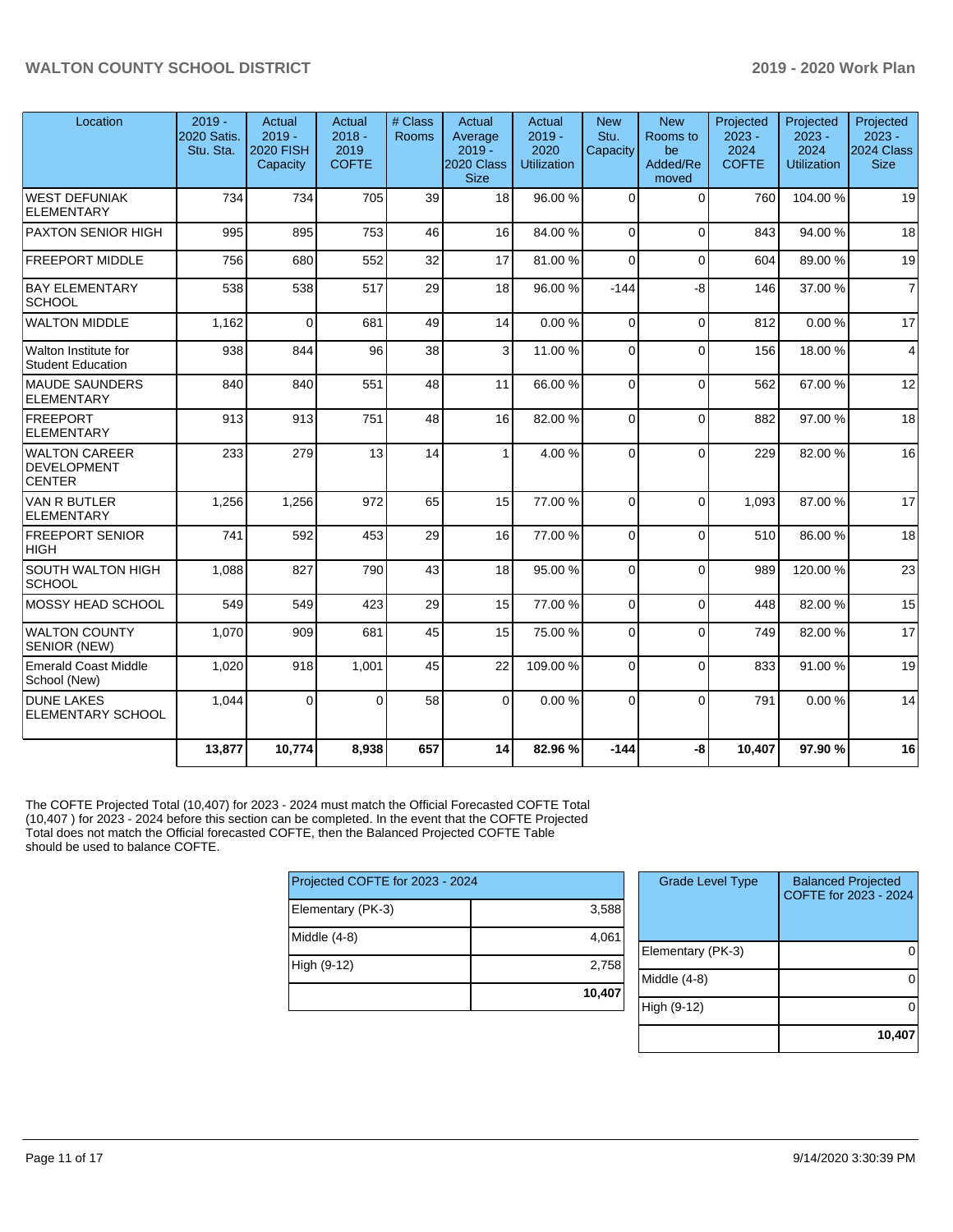#### **Relocatable Replacement**

Number of relocatable classrooms clearly identified and scheduled for replacement in the school board adopted financially feasible 5-year district work program.

| Location                               | 2019 - 2020   2020 - 2021 | 2021 - 2022   2022 - 2023   2023 - 2024 | Year 5 Total    |
|----------------------------------------|---------------------------|-----------------------------------------|-----------------|
| PAXTON SENIOR HIGH                     |                           |                                         |                 |
| FREEPORT ELEMENTARY                    |                           |                                         |                 |
| <b>Total Relocatable Replacements:</b> |                           |                                         | 10 <sup>1</sup> |

### **Charter Schools Tracking**

Information regarding the use of charter schools.

| Location-Type                                  | # Relocatable<br>units or<br>permanent<br><b>classrooms</b> | Owner      | lYear Started or<br>Scheduled | Student<br><b>Stations</b> | <b>Students</b><br>Enrolled | Years in<br>Contract | <b>Total Charter</b><br><b>Students</b><br>projected for<br>2023 - 2024 |
|------------------------------------------------|-------------------------------------------------------------|------------|-------------------------------|----------------------------|-----------------------------|----------------------|-------------------------------------------------------------------------|
| Walton Academy DeFuniak<br>Springs             |                                                             | 12 PRIVATE | 1999                          | 300                        | 155                         |                      | 190                                                                     |
| Seaside Neighborhood School,<br><b>Seaside</b> |                                                             | 20 PRIVATE | 1996                          | 525                        | 375                         | 15 <sub>l</sub>      | 480                                                                     |
|                                                | 32 <sub>l</sub>                                             |            |                               | 825                        | 530l                        |                      | 670                                                                     |

# **Special Purpose Classrooms Tracking**

The number of classrooms that will be used for certain special purposes in the current year, by facility and type of classroom, that the district will, 1), not use for educational purposes, and 2), the co-teaching classrooms that are not open plan classrooms and will be used for educational purposes.

| School                                 | School Type | $\parallel$ # of Elementary $\parallel$ # of Middle 4-8 $\parallel$ # of High 9-12<br><b>K-3 Classrooms</b> | <b>Classrooms</b> | <b>Classrooms</b> | # of $ESE$<br><b>Classrooms</b> | # of Combo<br><b>Classrooms</b> | <b>Total</b><br><b>Classrooms</b> |
|----------------------------------------|-------------|-------------------------------------------------------------------------------------------------------------|-------------------|-------------------|---------------------------------|---------------------------------|-----------------------------------|
| <b>Total Educational Classrooms: I</b> |             |                                                                                                             |                   |                   |                                 |                                 | 0                                 |

| School                               |  | School Type $\frac{1}{4}$ of Elementary $\frac{1}{4}$ of Middle 4-8 $\frac{1}{4}$ of High 9-12<br>K-3 Classrooms | <b>Classrooms</b> | <b>Classrooms</b> | # of $ESE$<br><b>Classrooms</b> | # of Combo<br><b>Classrooms</b> | Total<br><b>Classrooms</b> |
|--------------------------------------|--|------------------------------------------------------------------------------------------------------------------|-------------------|-------------------|---------------------------------|---------------------------------|----------------------------|
| <b>Total Co-Teaching Classrooms:</b> |  |                                                                                                                  |                   |                   |                                 | 01                              | 0                          |

#### **Infrastructure Tracking**

**Necessary offsite infrastructure requirements resulting from expansions or new schools. This section should include infrastructure information related to capacity project schedules and other project schedules (Section 4).** 

The expansions of existing schools and the addition of new schools over the next five years will need no new offsite infrastructure improvements.

**Proposed location of planned facilities, whether those locations are consistent with the comprehensive plans of all affected local governments, and recommendations for infrastructure and other improvements to land adjacent to existing facilities. Provisions of 1013.33(12), (13) and (14) and 1013.36 must be addressed for new facilities planned within the 1st three years of the plan (Section 5).** 

The new transportation facility in Freeport and any classroom additions to Freeport Elementary are consistent with the comprehensive plans of the affected local governments. The replacement school in Freeport is also consistent with Freeport's local comprehensive plan.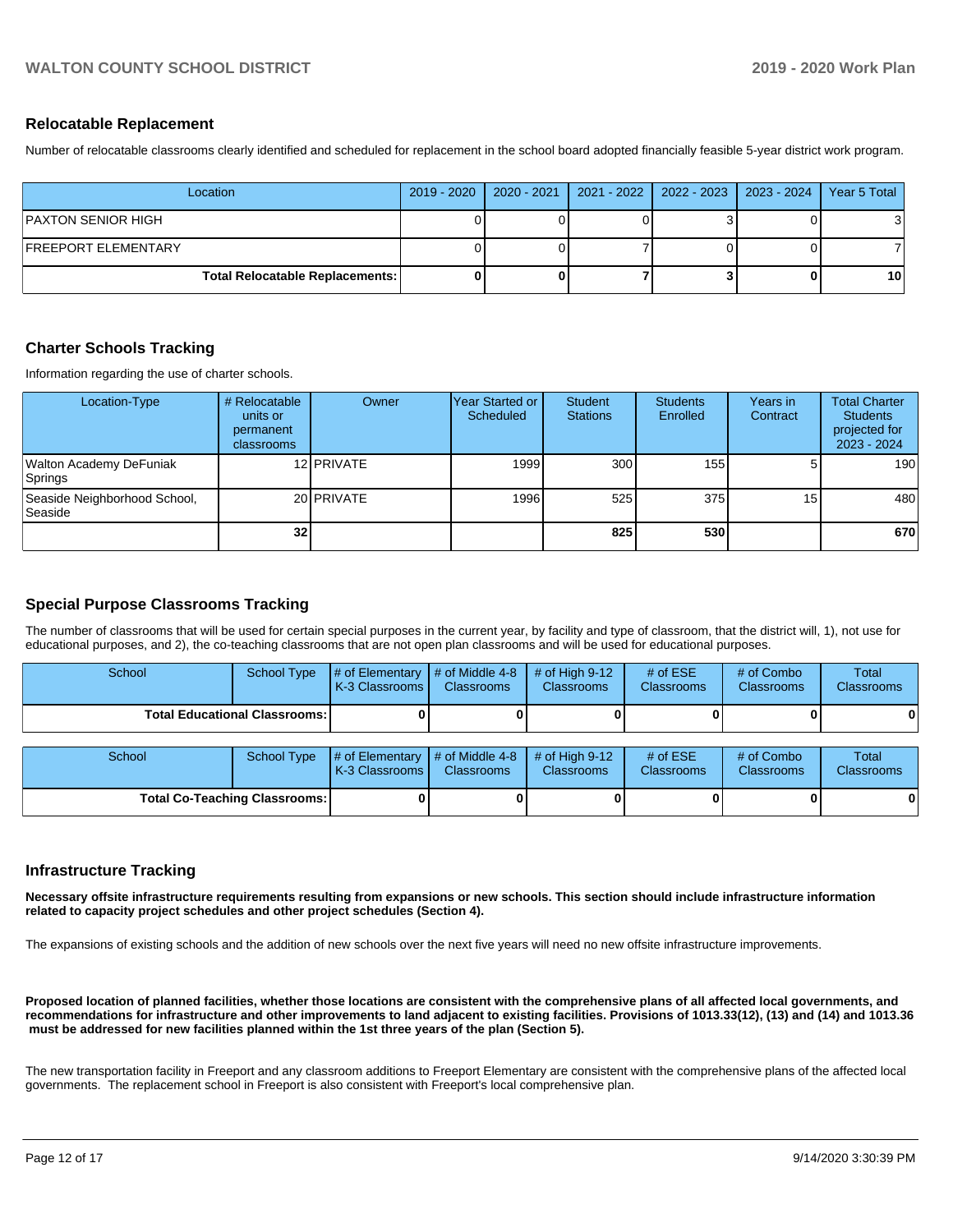The number of classrooms, by grade level and type of construction, that were added during the last fiscal year.

| List the net new classrooms added in the 2018 - 2019 fiscal year.                                                                                       |                              |                                   |                                |                        | List the net new classrooms to be added in the 2019 - 2020 fiscal<br>year. |                                 |                                |                        |
|---------------------------------------------------------------------------------------------------------------------------------------------------------|------------------------------|-----------------------------------|--------------------------------|------------------------|----------------------------------------------------------------------------|---------------------------------|--------------------------------|------------------------|
| "Classrooms" is defined as capacity carrying classrooms that are added to increase<br>capacity to enable the district to meet the Class Size Amendment. |                              |                                   |                                |                        | Totals for fiscal year 2019 - 2020 should match totals in Section 15A.     |                                 |                                |                        |
| Location                                                                                                                                                | $2018 - 2019$ #<br>Permanent | $2018 - 2019$ #<br><b>Modular</b> | $2018 - 2019$ #<br>Relocatable | $2018 - 2019$<br>Total | 2019 - 2020 #<br>Permanent                                                 | 2019 - 2020 #<br><b>Modular</b> | $2019 - 2020$ #<br>Relocatable | $2019 - 2020$<br>Total |
| Elementary (PK-3)                                                                                                                                       |                              |                                   |                                |                        |                                                                            |                                 |                                |                        |
| Middle (4-8)                                                                                                                                            |                              |                                   |                                |                        |                                                                            |                                 |                                |                        |
| High (9-12)                                                                                                                                             |                              |                                   |                                |                        |                                                                            |                                 |                                |                        |
|                                                                                                                                                         |                              |                                   |                                |                        |                                                                            |                                 |                                |                        |

### **Relocatable Student Stations**

Number of students that will be educated in relocatable units, by school, in the current year, and the projected number of students for each of the years in the workplan.

| <b>Site</b>                                     | 2019 - 2020 | 2020 - 2021 | 2021 - 2022 | 2022 - 2023 | 2023 - 2024 | 5 Year Average |
|-------------------------------------------------|-------------|-------------|-------------|-------------|-------------|----------------|
| VAN R BUTLER ELEMENTARY                         | 36          | 36          | 36          | 36          | 36          | 36             |
| <b>FREEPORT SENIOR HIGH</b>                     | 0           | $\Omega$    | $\Omega$    | $\Omega$    | 0           | 0              |
| <b>SOUTH WALTON HIGH SCHOOL</b>                 | 50          | 50          | 50          | $\Omega$    | $\Omega$    | 30             |
| WEST DEFUNIAK ELEMENTARY                        | 72          | 90          | 108         | 108         | 126         | 101            |
| <b>FREEPORT ELEMENTARY</b>                      | 126         | 144         | 144         | $\Omega$    | $\Omega$    | 83             |
| <b>WALTON CAREER DEVELOPMENT CENTER</b>         | 12          | $\Omega$    | 0           | $\Omega$    | 0           | 2              |
| <b>PAXTON SENIOR HIGH</b>                       | 88          | 132         | 132         | 132         | 0           | 97             |
| <b>FREEPORT MIDDLE</b>                          | 24          | 24          | 24          | 24          | $\Omega$    | 19             |
| <b>BAY ELEMENTARY SCHOOL</b>                    | 144         | 18          | 18          | 18          | 18          | 43             |
| <b>WALTON MIDDLE</b>                            | 0           | 0           | $\Omega$    | $\Omega$    | 0           | 0              |
| <b>MAUDE SAUNDERS ELEMENTARY</b>                | 18          | 18          | 18          | 18          | 18          | 18             |
| <b>MOSSY HEAD SCHOOL</b>                        | 0           | $\Omega$    | 0           | ſ           | $\Omega$    | 0              |
| WALTON COUNTY SENIOR (NEW)                      | U           | $\Omega$    | $\Omega$    | C           | $\Omega$    | 0              |
| Emerald Coast Middle School (New)               | O           | $\Omega$    | 0           | ∩           | $\Omega$    | $\Omega$       |
| Walton Institute for Student Education          | O           | $\Omega$    | 0           | C           | $\Omega$    | 0              |
| DUNE LAKES ELEMENTARY SCHOOL                    | 0           | $\Omega$    | $\Omega$    | $\Omega$    | $\Omega$    | 0              |
| <b>Totals for WALTON COUNTY SCHOOL DISTRICT</b> |             |             |             |             |             |                |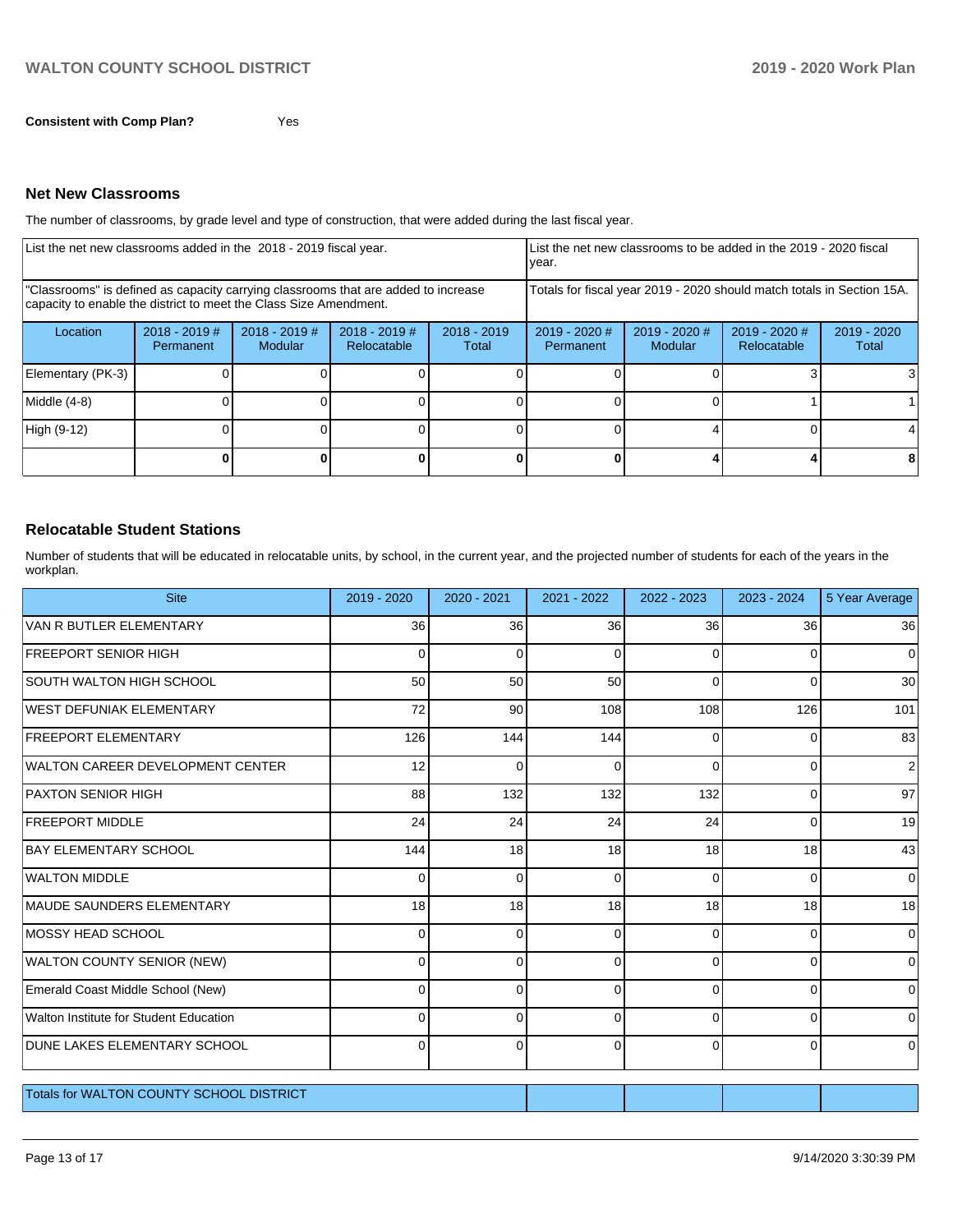| Total students in relocatables by year.           | 570   | 512   | 5301  | 336    | 198 l  | 429   |
|---------------------------------------------------|-------|-------|-------|--------|--------|-------|
| Total number of COFTE students projected by year. | 9.205 | 9.587 | 9,876 | 10,164 | 10,407 | 9.848 |
| Percent in relocatables by year.                  | 6 % l | 5 % I | 5 % l | 3%     | 2 % I  | 4 %   |

# **Leased Facilities Tracking**

Exising leased facilities and plans for the acquisition of leased facilities, including the number of classrooms and student stations, as reported in the educational plant survey, that are planned in that location at the end of the five year workplan.

| Location                               | # of Leased<br>Classrooms 2019 -<br>2020 | <b>FISH Student</b><br><b>Stations</b> | Owner                            | # of Leased<br>Classrooms 2023 -<br>2024 | <b>FISH Student</b><br><b>Stations</b> |
|----------------------------------------|------------------------------------------|----------------------------------------|----------------------------------|------------------------------------------|----------------------------------------|
| <b>PAXTON SENIOR HIGH</b>              |                                          |                                        | 18 VESTA                         | $\overline{2}$                           | 36                                     |
| <b>BAY ELEMENTARY SCHOOL</b>           | 12                                       |                                        | 216 VESTA                        | $\Omega$                                 | $\Omega$                               |
| MAUDE SAUNDERS ELEMENTARY              | 10                                       |                                        | 154 WillScot                     | 10                                       | 154                                    |
| VAN R BUTLER ELEMENTARY                | 14                                       |                                        | 226 WillScot                     | 14                                       | 226                                    |
| <b>WEST DEFUNIAK ELEMENTARY</b>        | $\Omega$                                 | $\Omega$                               |                                  | $\Omega$                                 | $\Omega$                               |
| <b>FREEPORT MIDDLE</b>                 | $\Omega$                                 | $\Omega$                               |                                  | 0                                        | 0                                      |
| <b>WALTON MIDDLE</b>                   | $\Omega$                                 | $\Omega$                               |                                  | $\Omega$                                 | 0                                      |
| WALTON CAREER DEVELOPMENT CENTER       | $\Omega$                                 | $\Omega$                               |                                  | $\Omega$                                 | $\Omega$                               |
| <b>FREEPORT SENIOR HIGH</b>            | $\Omega$                                 | $\Omega$                               |                                  | $\Omega$                                 | 0                                      |
| SOUTH WALTON HIGH SCHOOL               | 4                                        |                                        | 100 WillScot / Mobile<br>Modular | $\Omega$                                 | 0                                      |
| MOSSY HEAD SCHOOL                      | $\Omega$                                 | $\Omega$                               |                                  | $\Omega$                                 | 0                                      |
| WALTON COUNTY SENIOR (NEW)             | $\Omega$                                 | $\Omega$                               |                                  | $\Omega$                                 | 0                                      |
| Emerald Coast Middle School (New)      | $\Omega$                                 | $\Omega$                               |                                  | $\Omega$                                 | $\Omega$                               |
| <b>FREEPORT ELEMENTARY</b>             | 3                                        |                                        | 54 Mobile Modular                | $\Omega$                                 | $\mathbf 0$                            |
| Walton Institute for Student Education | $\Omega$                                 | $\Omega$                               |                                  | 0                                        | 0                                      |
| <b>DUNE LAKES ELEMENTARY SCHOOL</b>    | $\Omega$                                 | $\Omega$                               |                                  | $\Omega$                                 | 0                                      |
|                                        | 44                                       | 768                                    |                                  | 26                                       | 416                                    |

#### **Failed Standard Relocatable Tracking**

Relocatable units currently reported by school, from FISH, and the number of relocatable units identified as 'Failed Standards'.

Nothing reported for this section.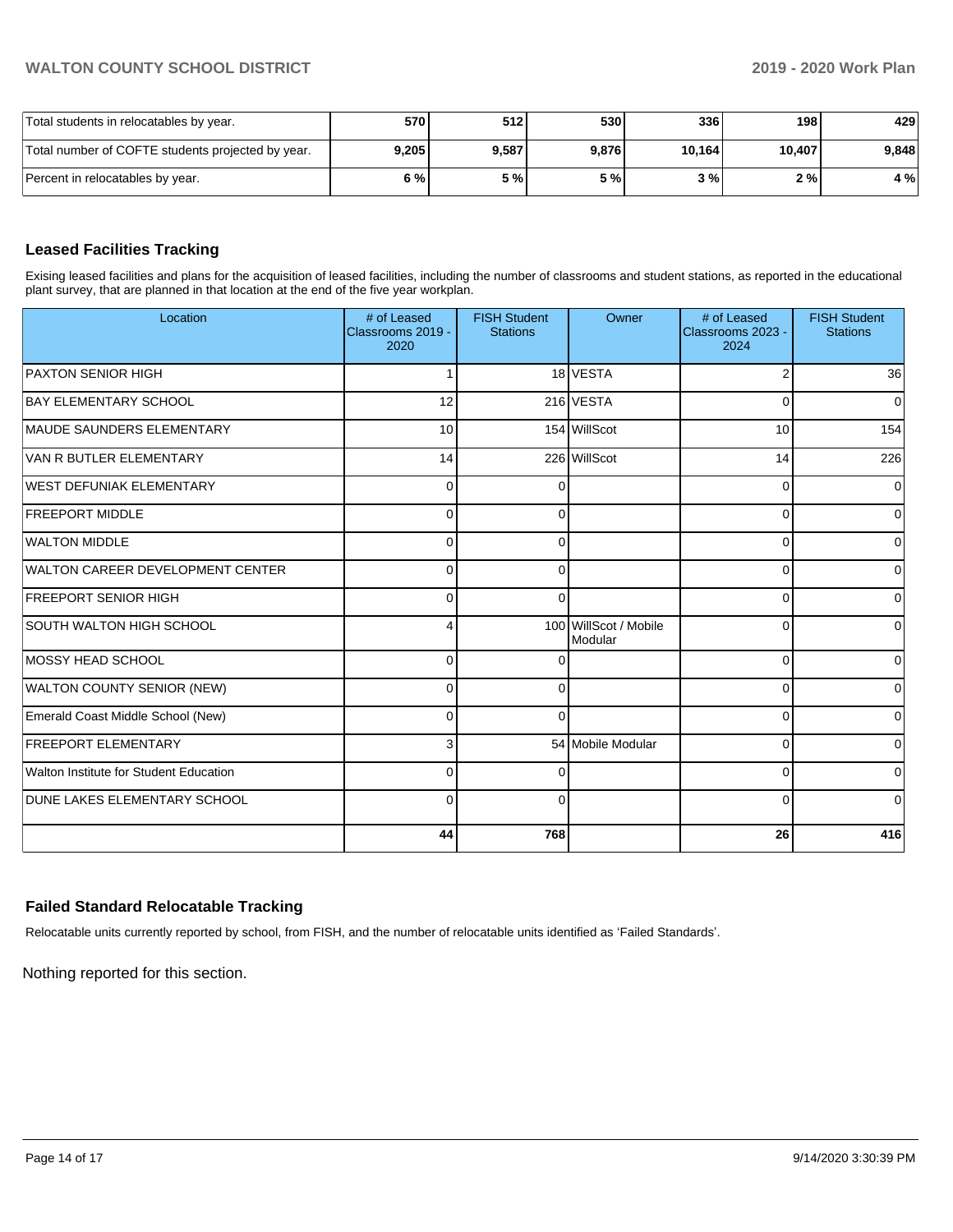# **Planning**

#### **Class Size Reduction Planning**

**Plans approved by the school board that reduce the need for permanent student stations such as acceptable school capacity levels, redistricting, busing, year-round schools, charter schools, magnet schools, public-private partnerships, multitrack scheduling, grade level organization, block scheduling, or other alternatives.**

The District anticipates continuing growth in its student population over the next five years and does not anticipate reducing permanent student stations over the next five years.

#### **School Closure Planning**

**Plans for the closure of any school, including plans for disposition of the facility or usage of facility space, and anticipated revenues.** 

The District does not plan to close any of its schools over the next five years.

# **Long Range Planning**

#### **Ten-Year Maintenance**

District projects and locations regarding the projected need for major renovation, repair, and maintenance projects within the district in years 6-10 beyond the projects plans detailed in the five years covered by the work plan.

| Project                 | 2023 - 2024 / 2028 - 2029<br><b>Projected Cost</b> |
|-------------------------|----------------------------------------------------|
| Roof Repairs            | \$4,500,000                                        |
| <b>HVAC Replacement</b> | \$1,500,000                                        |
|                         | \$6,000,000                                        |

#### **Ten-Year Capacity**

Schedule of capital outlay projects projected to ensure the availability of satisfactory student stations for the projected student enrollment in K-12 programs for the future 5 years beyond the 5-year district facilities work program.

Nothing reported for this section.

## **Ten-Year Planned Utilization**

Schedule of planned capital outlay projects identifying the standard grade groupings, capacities, and planned utilization rates of future educational facilities of the district for both permanent and relocatable facilities.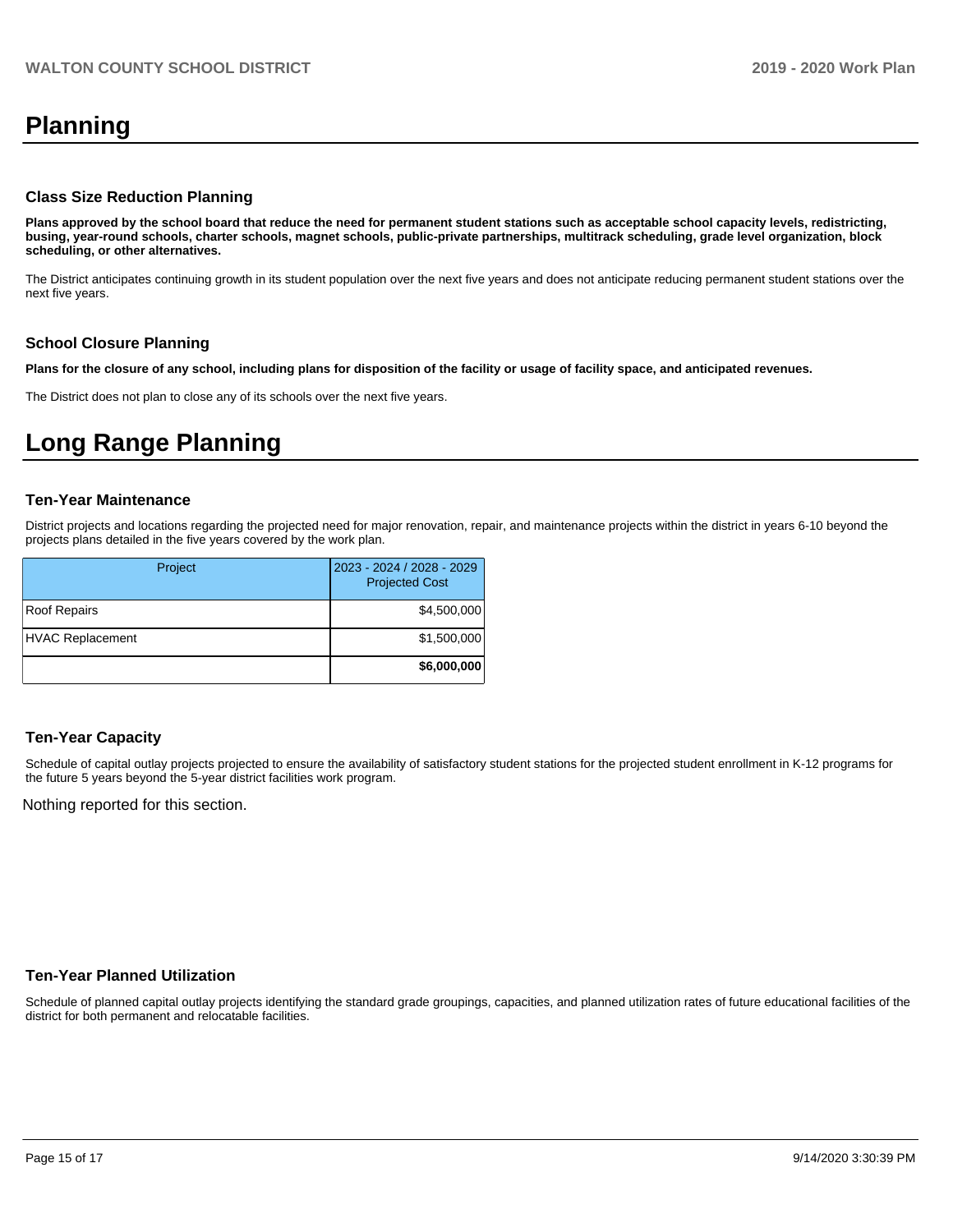| <b>Grade Level Projections</b>  | <b>FISH</b><br><b>Student</b><br><b>Stations</b> | <b>Actual 2018 -</b><br><b>2019 FISH</b><br>Capacity | Actual<br>$2018 -$<br>2019<br><b>COFTE</b> | Actual 2018 - 2019<br><b>Utilization</b> | Actual 2019 - 2020 / 2028 - 2029 new<br>Student Capacity to be added/removed | Projected 2028<br>2029 COFTE | Projected 2028 -<br>2029 Utilization |
|---------------------------------|--------------------------------------------------|------------------------------------------------------|--------------------------------------------|------------------------------------------|------------------------------------------------------------------------------|------------------------------|--------------------------------------|
| Elementary - District<br>Totals | 4,830                                            | 4,830                                                | 3,918.94                                   | 81.14 %                                  |                                                                              | 5.664                        | 117.27 %                             |
| Middle - District Totals        | 3.709                                            | 3,337                                                | 2.401.78                                   | 71.98 %                                  |                                                                              | 2.712                        | 81.27 %                              |
| High - District Totals          | 2.899                                            | 2,425                                                | .923.68                                    | 79.34 %                                  |                                                                              | 3.035                        | 125.15 %                             |
| Other - ESE, etc                | 2.439                                            | 279                                                  | 693.70                                     | 248.75 %                                 |                                                                              |                              | 0.00 %                               |
|                                 | 13,877                                           | 10,871                                               | 8.938.10                                   | 82.22 %                                  |                                                                              | 11.411                       | 104.97 %                             |

**Combination schools are included with the middle schools for student stations, capacity, COFTE and utilization purposes because these facilities all have a 90% utilization factor. Use this space to explain or define the grade groupings for combination schools.** 

No comments to report.

#### **Ten-Year Infrastructure Planning**

**Proposed Location of Planned New, Remodeled, or New Additions to Facilities in 06 thru 10 out years (Section 28).**

Nothing reported for this section.

Plans for closure of any school, including plans for disposition of the facility or usage of facility space, and anticipated revenues in the 06 thru 10 out **years (Section 29).**

Nothing reported for this section.

#### **Twenty-Year Maintenance**

District projects and locations regarding the projected need for major renovation, repair, and maintenance projects within the district in years 11-20 beyond the projects plans detailed in the five years covered by the work plan.

Nothing reported for this section.

#### **Twenty-Year Capacity**

Schedule of capital outlay projects projected to ensure the availability of satisfactory student stations for the projected student enrollment in K-12 programs for the future 11-20 years beyond the 5-year district facilities work program.

Nothing reported for this section.